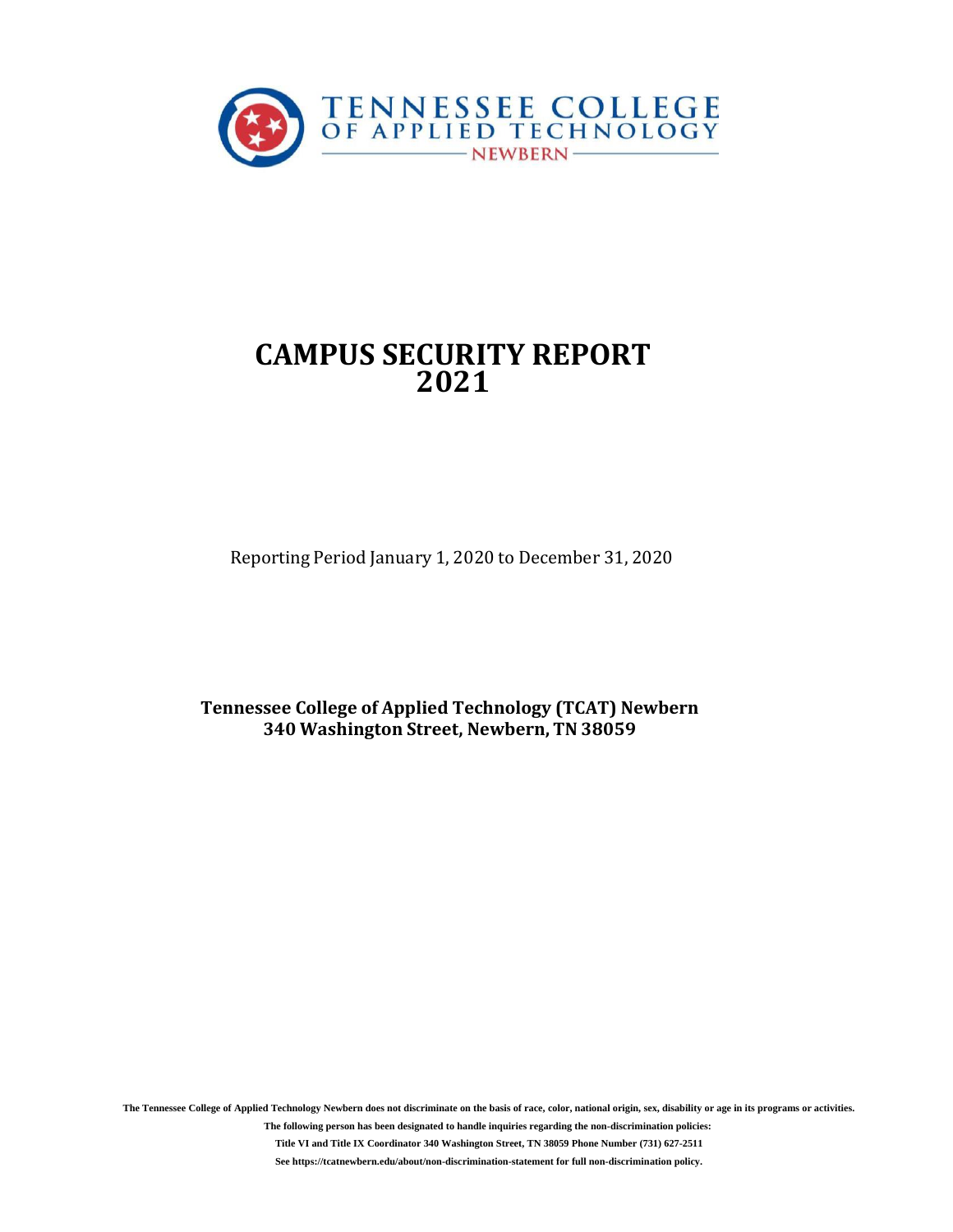# **TABLE OF CONTENTS**

| How to Report Criminal Offenses [34 CFR §668.46(b)(2)] (All Campuses) 4<br>Preparation of Disclosure of Crime Statistics [34 CFR §668.46(b)(2)(ii)] (All Campuses)5<br>Voluntary Confidential Reporting of Crimes [34 CFR §668.46(b)(2)(iii)] (All Campuses)5<br>Campus Law Enforcement Authority [34 CFR §668.46(b)(4)(i)] (All Campuses) 5<br>Memorandum of Understanding (MOU) with Local Law Enforcement [34 CFR §668.46(b)(4)(i)]<br>Encouragement of Accurate and Prompt Crime Reporting [34 CFR §668.46(b)(4)(ii)]<br>Security Awareness Programs for Students and Employees [34 CFR §668.46(b)(5)]<br>Programs Designed to Inform Students and Employees About Prevention of Crime [34 CFR<br>Monitoring Off-campus Student Organizations [34 CFR §668.46(b)(7)] (All Campuses) 7<br>Alcohol and Illegal Drugs [34 CFR §668.46(b)(8) & (b)(9)] (All Campuses)  7<br>Policy Statement Addressing Substance Abuse Education [34 CFR §668.46(b)(10)] 9<br>Sexual Misconduct Educational Programs And Campaigns [34 CFR §668.46(b)(11)(i)]12<br>Procedures Students Should Follow If A Sex Offense Occurs [34 CFR §668.46(b)(11)(ii)]12<br>Investigation Requirements And Procedures [34 CFR §668.46(b)(11)(ii)]  15<br>Outcome Of Investigation And Determination Of Appropriate Action17<br>Effect Of A Finding Of A Violation Of This Policy [34 CFR §668.46(b)(11)(vii)] 19<br>Emergency Response and Evacuation Procedures [34 CFR §668.46(b)(13)]22<br>Appendix A: On-Campus/Off-Campus/Non-Campus Crime Statistics | Crime Statistics: Statement Concerning Law Enforcement (All Campuses)  3 |  |
|-------------------------------------------------------------------------------------------------------------------------------------------------------------------------------------------------------------------------------------------------------------------------------------------------------------------------------------------------------------------------------------------------------------------------------------------------------------------------------------------------------------------------------------------------------------------------------------------------------------------------------------------------------------------------------------------------------------------------------------------------------------------------------------------------------------------------------------------------------------------------------------------------------------------------------------------------------------------------------------------------------------------------------------------------------------------------------------------------------------------------------------------------------------------------------------------------------------------------------------------------------------------------------------------------------------------------------------------------------------------------------------------------------------------------------------------------------------------------------------------------------------------------------|--------------------------------------------------------------------------|--|
|                                                                                                                                                                                                                                                                                                                                                                                                                                                                                                                                                                                                                                                                                                                                                                                                                                                                                                                                                                                                                                                                                                                                                                                                                                                                                                                                                                                                                                                                                                                               |                                                                          |  |
|                                                                                                                                                                                                                                                                                                                                                                                                                                                                                                                                                                                                                                                                                                                                                                                                                                                                                                                                                                                                                                                                                                                                                                                                                                                                                                                                                                                                                                                                                                                               |                                                                          |  |
|                                                                                                                                                                                                                                                                                                                                                                                                                                                                                                                                                                                                                                                                                                                                                                                                                                                                                                                                                                                                                                                                                                                                                                                                                                                                                                                                                                                                                                                                                                                               |                                                                          |  |
|                                                                                                                                                                                                                                                                                                                                                                                                                                                                                                                                                                                                                                                                                                                                                                                                                                                                                                                                                                                                                                                                                                                                                                                                                                                                                                                                                                                                                                                                                                                               |                                                                          |  |
|                                                                                                                                                                                                                                                                                                                                                                                                                                                                                                                                                                                                                                                                                                                                                                                                                                                                                                                                                                                                                                                                                                                                                                                                                                                                                                                                                                                                                                                                                                                               |                                                                          |  |
|                                                                                                                                                                                                                                                                                                                                                                                                                                                                                                                                                                                                                                                                                                                                                                                                                                                                                                                                                                                                                                                                                                                                                                                                                                                                                                                                                                                                                                                                                                                               |                                                                          |  |
|                                                                                                                                                                                                                                                                                                                                                                                                                                                                                                                                                                                                                                                                                                                                                                                                                                                                                                                                                                                                                                                                                                                                                                                                                                                                                                                                                                                                                                                                                                                               |                                                                          |  |
|                                                                                                                                                                                                                                                                                                                                                                                                                                                                                                                                                                                                                                                                                                                                                                                                                                                                                                                                                                                                                                                                                                                                                                                                                                                                                                                                                                                                                                                                                                                               |                                                                          |  |
|                                                                                                                                                                                                                                                                                                                                                                                                                                                                                                                                                                                                                                                                                                                                                                                                                                                                                                                                                                                                                                                                                                                                                                                                                                                                                                                                                                                                                                                                                                                               |                                                                          |  |
|                                                                                                                                                                                                                                                                                                                                                                                                                                                                                                                                                                                                                                                                                                                                                                                                                                                                                                                                                                                                                                                                                                                                                                                                                                                                                                                                                                                                                                                                                                                               |                                                                          |  |
|                                                                                                                                                                                                                                                                                                                                                                                                                                                                                                                                                                                                                                                                                                                                                                                                                                                                                                                                                                                                                                                                                                                                                                                                                                                                                                                                                                                                                                                                                                                               |                                                                          |  |
|                                                                                                                                                                                                                                                                                                                                                                                                                                                                                                                                                                                                                                                                                                                                                                                                                                                                                                                                                                                                                                                                                                                                                                                                                                                                                                                                                                                                                                                                                                                               |                                                                          |  |
|                                                                                                                                                                                                                                                                                                                                                                                                                                                                                                                                                                                                                                                                                                                                                                                                                                                                                                                                                                                                                                                                                                                                                                                                                                                                                                                                                                                                                                                                                                                               |                                                                          |  |
|                                                                                                                                                                                                                                                                                                                                                                                                                                                                                                                                                                                                                                                                                                                                                                                                                                                                                                                                                                                                                                                                                                                                                                                                                                                                                                                                                                                                                                                                                                                               |                                                                          |  |
|                                                                                                                                                                                                                                                                                                                                                                                                                                                                                                                                                                                                                                                                                                                                                                                                                                                                                                                                                                                                                                                                                                                                                                                                                                                                                                                                                                                                                                                                                                                               |                                                                          |  |
|                                                                                                                                                                                                                                                                                                                                                                                                                                                                                                                                                                                                                                                                                                                                                                                                                                                                                                                                                                                                                                                                                                                                                                                                                                                                                                                                                                                                                                                                                                                               |                                                                          |  |
|                                                                                                                                                                                                                                                                                                                                                                                                                                                                                                                                                                                                                                                                                                                                                                                                                                                                                                                                                                                                                                                                                                                                                                                                                                                                                                                                                                                                                                                                                                                               |                                                                          |  |
|                                                                                                                                                                                                                                                                                                                                                                                                                                                                                                                                                                                                                                                                                                                                                                                                                                                                                                                                                                                                                                                                                                                                                                                                                                                                                                                                                                                                                                                                                                                               |                                                                          |  |
|                                                                                                                                                                                                                                                                                                                                                                                                                                                                                                                                                                                                                                                                                                                                                                                                                                                                                                                                                                                                                                                                                                                                                                                                                                                                                                                                                                                                                                                                                                                               |                                                                          |  |
|                                                                                                                                                                                                                                                                                                                                                                                                                                                                                                                                                                                                                                                                                                                                                                                                                                                                                                                                                                                                                                                                                                                                                                                                                                                                                                                                                                                                                                                                                                                               |                                                                          |  |
|                                                                                                                                                                                                                                                                                                                                                                                                                                                                                                                                                                                                                                                                                                                                                                                                                                                                                                                                                                                                                                                                                                                                                                                                                                                                                                                                                                                                                                                                                                                               |                                                                          |  |
|                                                                                                                                                                                                                                                                                                                                                                                                                                                                                                                                                                                                                                                                                                                                                                                                                                                                                                                                                                                                                                                                                                                                                                                                                                                                                                                                                                                                                                                                                                                               |                                                                          |  |
|                                                                                                                                                                                                                                                                                                                                                                                                                                                                                                                                                                                                                                                                                                                                                                                                                                                                                                                                                                                                                                                                                                                                                                                                                                                                                                                                                                                                                                                                                                                               |                                                                          |  |
|                                                                                                                                                                                                                                                                                                                                                                                                                                                                                                                                                                                                                                                                                                                                                                                                                                                                                                                                                                                                                                                                                                                                                                                                                                                                                                                                                                                                                                                                                                                               |                                                                          |  |
|                                                                                                                                                                                                                                                                                                                                                                                                                                                                                                                                                                                                                                                                                                                                                                                                                                                                                                                                                                                                                                                                                                                                                                                                                                                                                                                                                                                                                                                                                                                               |                                                                          |  |
|                                                                                                                                                                                                                                                                                                                                                                                                                                                                                                                                                                                                                                                                                                                                                                                                                                                                                                                                                                                                                                                                                                                                                                                                                                                                                                                                                                                                                                                                                                                               |                                                                          |  |
|                                                                                                                                                                                                                                                                                                                                                                                                                                                                                                                                                                                                                                                                                                                                                                                                                                                                                                                                                                                                                                                                                                                                                                                                                                                                                                                                                                                                                                                                                                                               |                                                                          |  |
|                                                                                                                                                                                                                                                                                                                                                                                                                                                                                                                                                                                                                                                                                                                                                                                                                                                                                                                                                                                                                                                                                                                                                                                                                                                                                                                                                                                                                                                                                                                               |                                                                          |  |
|                                                                                                                                                                                                                                                                                                                                                                                                                                                                                                                                                                                                                                                                                                                                                                                                                                                                                                                                                                                                                                                                                                                                                                                                                                                                                                                                                                                                                                                                                                                               |                                                                          |  |
|                                                                                                                                                                                                                                                                                                                                                                                                                                                                                                                                                                                                                                                                                                                                                                                                                                                                                                                                                                                                                                                                                                                                                                                                                                                                                                                                                                                                                                                                                                                               |                                                                          |  |
|                                                                                                                                                                                                                                                                                                                                                                                                                                                                                                                                                                                                                                                                                                                                                                                                                                                                                                                                                                                                                                                                                                                                                                                                                                                                                                                                                                                                                                                                                                                               |                                                                          |  |
|                                                                                                                                                                                                                                                                                                                                                                                                                                                                                                                                                                                                                                                                                                                                                                                                                                                                                                                                                                                                                                                                                                                                                                                                                                                                                                                                                                                                                                                                                                                               |                                                                          |  |
|                                                                                                                                                                                                                                                                                                                                                                                                                                                                                                                                                                                                                                                                                                                                                                                                                                                                                                                                                                                                                                                                                                                                                                                                                                                                                                                                                                                                                                                                                                                               |                                                                          |  |
|                                                                                                                                                                                                                                                                                                                                                                                                                                                                                                                                                                                                                                                                                                                                                                                                                                                                                                                                                                                                                                                                                                                                                                                                                                                                                                                                                                                                                                                                                                                               |                                                                          |  |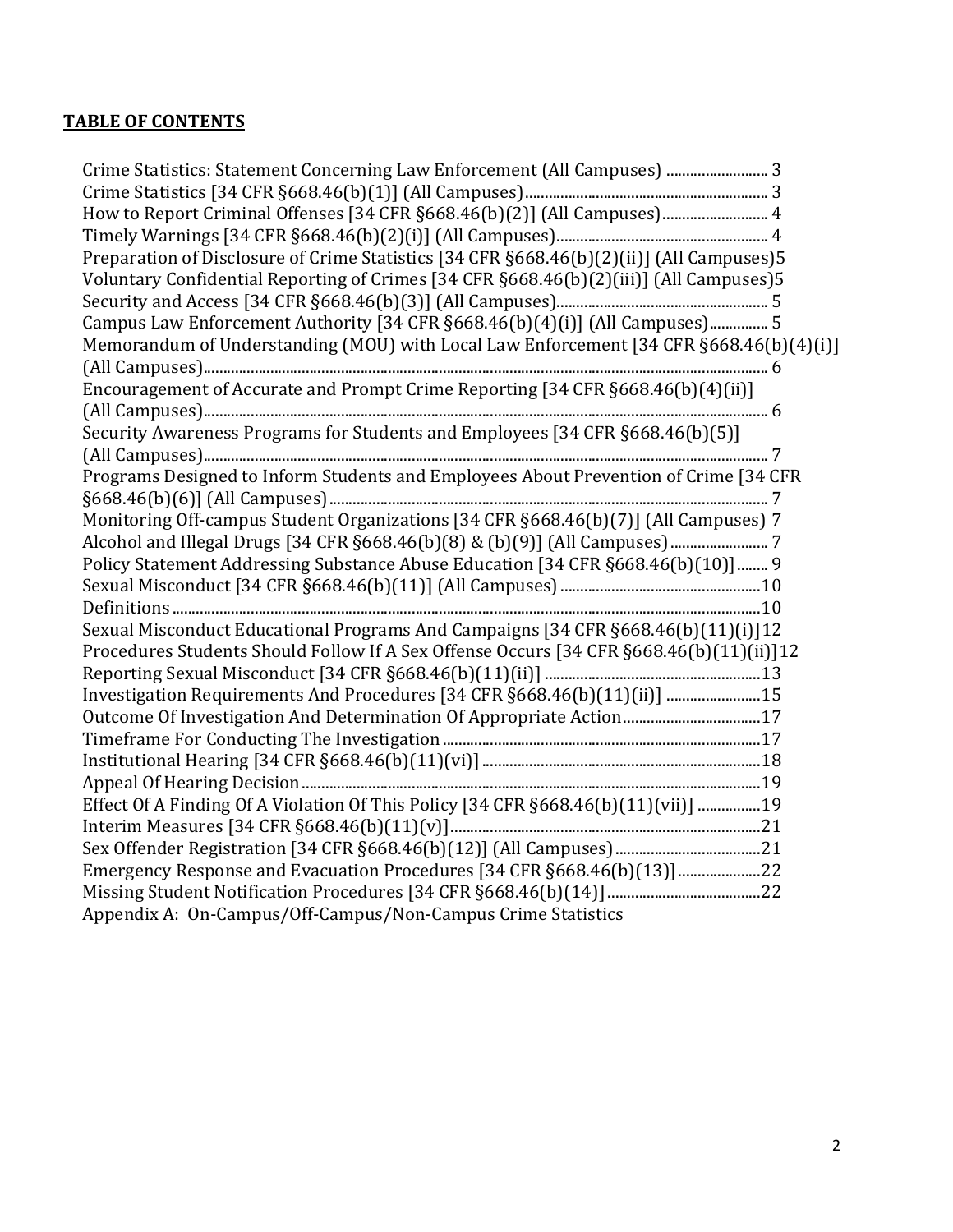The following is the annual Campus Security Report for TCAT Newbern for the year 2020. The Office of the President or Vice President prepares this report to comply with the *Jeanne Clery Disclosure of Campus Security Policy and Crime Statistics Act*. The report can also be accessed on the TCAT Newbern w[eb page at https://tcatnewbern.edu/about/safety-and-s](https://tcatnewbern.edu/about/safety-and-security)ecurity. This report contains security policies, procedures, and guidelines. Crime statistics for the period of 2018-2020 are included in the report. These statistics are based on incidents reported at five campus locations. You may request a paper copy from the Student Services office on the TCAT Newbern campus located at 340 Washington Street, Newbern, TN 38059.

# **Crime Statistics: Statement Concerning Law Enforcement (All Campuses)**

TCAT Newbern does not have security personnel and is not authorized as a law enforcement agency. Instead, the institution utilizes local law enforcement agencies as deemed necessary in the event that criminal activity occurs or is suspected. The following is a list of TCAT campuses along with the law enforcement agency with jurisdiction over each one:

- The main campus is located in the City of Newbern, and is under the jurisdiction of the Newbern Police Department, 121 E. Main Street, Newbern, TN 38059, 731-627- 2571.
- The Bells campus is located in the City of Bells, and is under the jurisdiction of the Bells Police Department, 12987 Highway 79, Bells, TN 38006, 731-663-3131.
- The Union City campus is located in the city of Union City, and is under the jurisdiction of the Union City Police Department, 408 S. Depot Street, #2, Union City, TN 38261, 731-885-1515.
- The Dyersburg High School campus is located in the City of Dyersburg, and is under the jurisdiction of the Dyersburg Police Department, 425 W. Market Street, Dyersburg, TN 38024, 731-285-1212.

# **Crime Statistics [34 CFR §668.46(b)(1)] (All Campuses)**

TCAT Newbern has published the crime statistics described in 34 CFR 668.46(c) for the last three reporting periods for all campuses on its website at [www.tcatnewbern.edu.](http://www.tcatnewbern.edu/) Additionally, copies of the crime statistics for the reporting period covered under this report have been included as Appendix A-C of this report.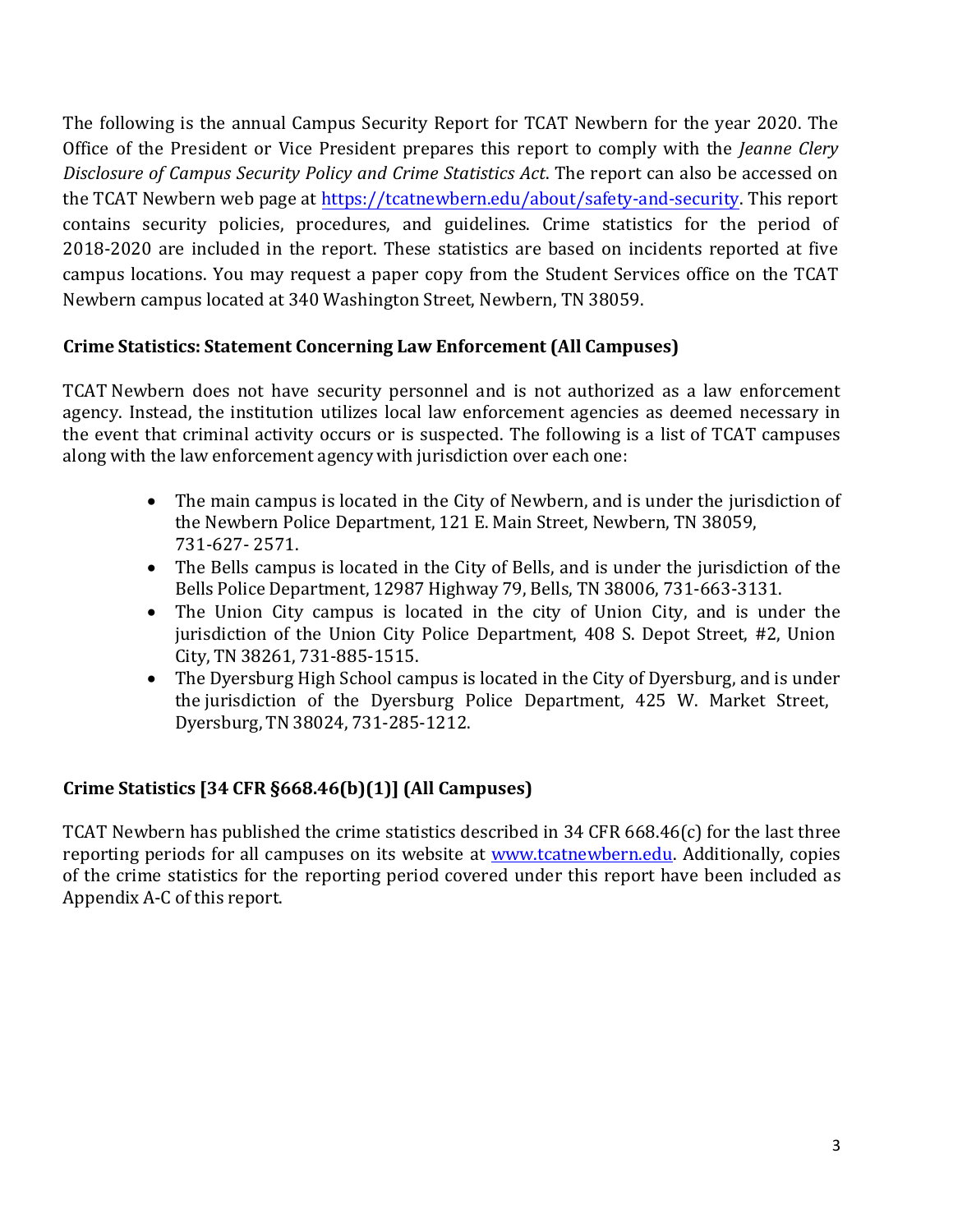# **How to Report Criminal Offenses [34 CFR §668.46(b)(2)] (All Campuses)**

To report an emergency, always dial 911. To report a crime to the local law enforcement agency, contact the numbers listed below depending on your campus location. Any suspicious activity or person seen in the parking lots or loitering around vehicles and inside buildings should be reported to the President, Vice President, or designee.

### **Law Enforcement Agency Contacts by Campus Location:**

Newbern Campus—Newbern Police Department—731-627-2571

Bells Campus—Bells Police Department—731-663-3131

Union City Campus—Union City Police Department—731-885-1515

Dyersburg High School Campus—Dyersburg Police Department—731-285-1212

### **Campus Security Authorities:**

In addition to reporting crimes to local law enforcement, a crime may be reported to any institutional campus security authority (CSA). The CSAs for the TCAT are listed below:

Youlanda Jones, President [yjones@tcatnewbern.edu](mailto:yjones@tcatnewbern.edu) 731-627-2511

JacQuene Rainey, Vice President [jacquene.rainey@tcatnewbern.edu](mailto:jacquene.rainey@tcatnewbern.edu) 731-627-2511

Dottye Webb, Student Services Coordinator [dottye.webb@tcatnewbern.edu](mailto:dottye.webb@tcatnewbern.edu) 731-627-2511

# **Timely Warnings [34 CFR §668.46(b)(2)(i)] (All Campuses)**

In the event that a situation arises, either on or off campus, that, in the judgment of the TCAT President or campus management constitutes an ongoing or continuing threat, a campus wide "timely warning" will be issued. The warning will be issued through RAVE messaging system, via students' email and text messaging. Warnings may also be posted via TCAT Newbern's Facebook page, Twitter page, and/or the school's website. The President, Vice President or designee should be contacted to initiate a timely warning at any of the five campuses. Timely warnings may also be issued by the Student Services Office.

Anyone with information warranting a timely warning should report the circumstances to the President, Vice President, or designee at 731-627-2511.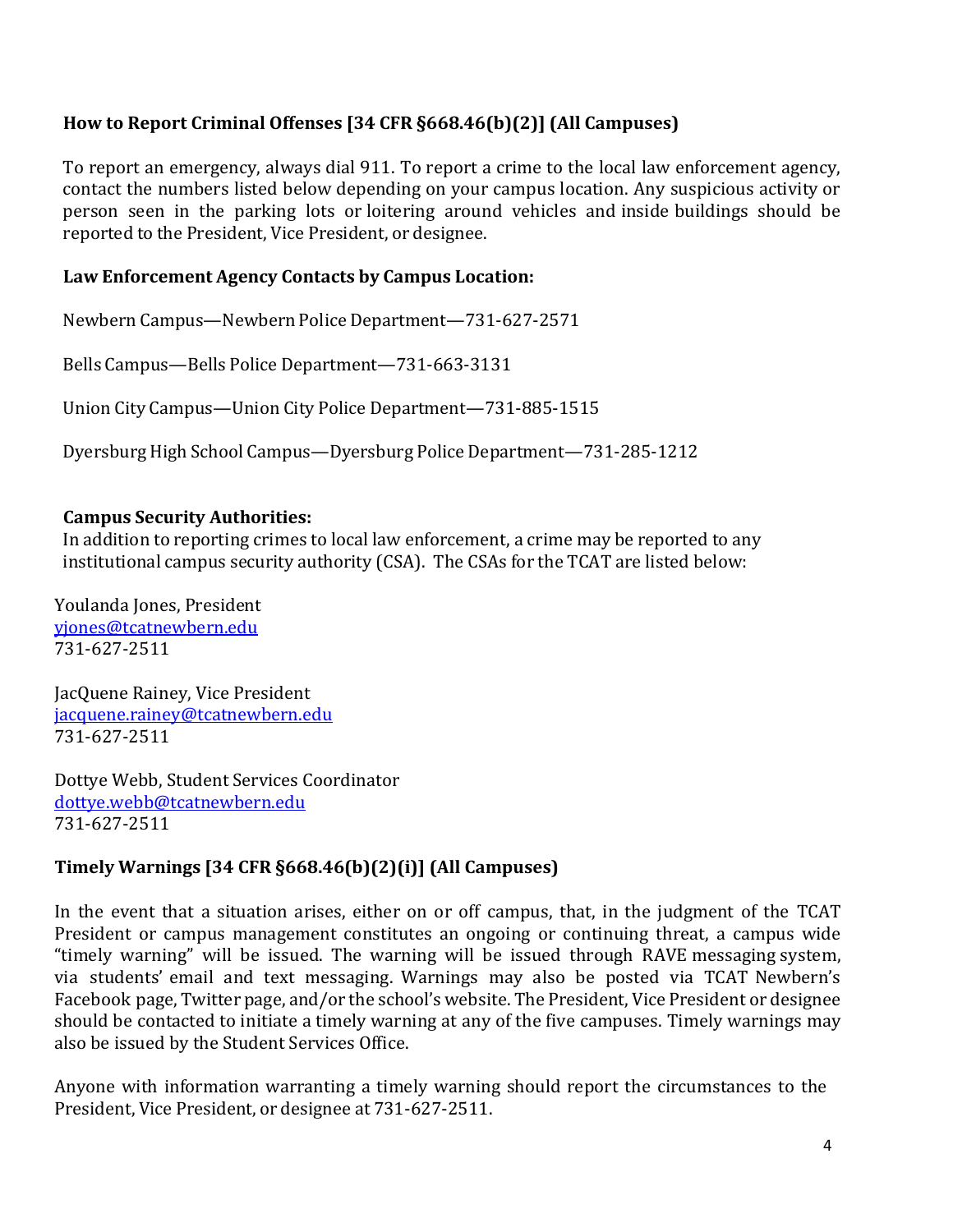# **Preparation of Disclosure of Crime Statistics [34 CFR §668.46(b)(2)(ii)] (All Campuses)**

The Vice President prepares this report to comply with the Jeanne Clery Disclosure of Campus Security Policy and Crime Statistics Act. The full text of this report can be located on our website at [https://tcatnewbern.edu/about/safety-and-security.](https://tcatnewbern.edu/about/safety-and-security) The report is prepared in cooperation with the local law enforcement agencies surrounding our main campus and alternate sites. Campus crime, arrest, and referral statistics include those reported to the campus officials and local law enforcement agencies. Upon completion of the Annual Security Report, an e-mail notification is made to all enrolled students, faculty and staff that provide the website to access this report. Copies of the report may also be obtained at TCAT Newbern located at 340 Washington Street, Newbern, TN 38059, or by calling 731-627-2511.

# **Voluntary Confidential Reporting of Crimes [34 CFR §668.46(b)(2)(iii)] (All Campuses)**

TCAT Newbern does not have procedures for voluntary, confidential reporting of crime statistics, except in cases of sexual misconduct. Violations of the law will be referred to law enforcement agencies and, when appropriate, to the appropriate disciplinary committee for review. When a potentially dangerous threat to the college arises, timely reports or warnings will be issued. All reports will be investigated.

TCAT Newbern encourages anyone who is the victim or witness or has knowledge of any crime to promptly report the incident. The confidentiality or persons reporting criminal activity can be requested and will be respected when possible but cannot be ensured pending the nature of the crime reported.

### **Security and Access [34 CFR §668.46(b)(3)] (All Campuses)**

During business hours, the college will be open to students, parents, employees, contractors, guests and invitees. During non-business hours, access to all college facilities is by key, if issued. Some facilities may have individual hours, which may vary at different times of the year. In these cases, the facilities will be secured according to schedules developed by the person responsible for the facility. Emergencies may necessitate changes or alterations to any posted schedules.

Safety and security have been considered in the landscape and lighting of the campus. Any maintenance needs are reported to maintenance personnel. Any identified security concern will be evaluated by the President, Vice President, or designee. These evaluations examine security issues such as landscaping, locks, alarms, lighting, and communications.

# **Campus Law Enforcement Authority [34 CFR §668.46(b)(4)(i)] (All Campuses)**

TCAT Newbern staff members do not possess arrest power. Criminal incidents are referred to the local law enforcement agencies that have jurisdiction on the campuses. The TCAT personnel maintain a highly professional working relationship with the local law enforcement agencies in the communities of each campus location. All crime victims and witnesses are strongly encouraged to report the crime to a CSA and the appropriate police agency immediately. Prompt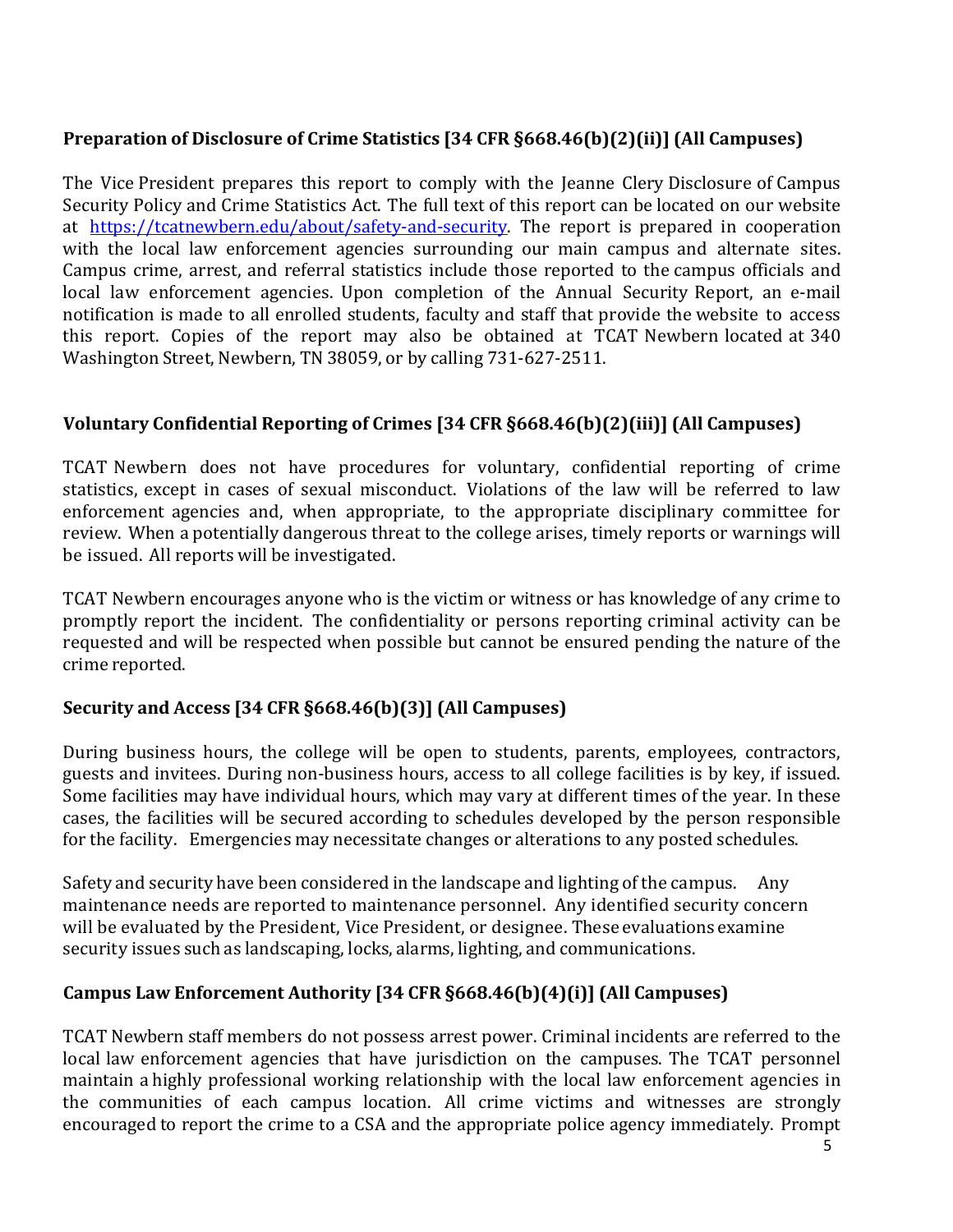reporting will assure timely warning notices on-campus and timely disclosure of crime statistics.

# **Memorandum of Understanding (MOU) with Local Law Enforcement [34 CFR §668.46(b)(4)(i)] (All Campuses)**

TCAT Newbern staff at each campus location maintains a close working relationship with their local law enforcement agencies. There is not currently a written memorandum of understanding between TCAT Newbern and law enforcement agencies that support each campus location.

# **Encouragement of Accurate and Prompt Crime Reporting [34 CFR §668.46(b)(4)(ii)] (All Campuses)**

The campus community (students, faculty and staff) are to report any criminal behavior or suspected criminal acts promptly to the President, Vice President, or designee for investigation. In the event an emergency is occurring, call 911 to obtain immediate assistance from local law enforcement agencies, and then contact the President, Vice President, or designee. It is a core objective of TCAT Newbern to maintain a safe environment for the entire campus population and public visitors. To ensure this, each person must take the proper reporting of criminal activity seriously and act promptly.

All incident reports are forwarded to the Office of the President for review and potential action. Local law enforcement will investigate a report when it is deemed appropriate. Additional information obtained via the investigation will also be forwarded to student services and/or human resources.

If you are the victim of a crime and do not want to pursue action within the college system or the criminal justice system, you may still want to consider making a confidential report. With your permission, the law enforcement agency can file a report on the details of the incident without revealing your identity. The purpose of a confidential report is to comply with your wish to keep the matter confidential, while taking steps to ensure the future safety of yourself and others. With such information, TCAT Newbern can keep an accurate record of the number of incidents involving students, determine where there is a pattern of crime with regard to a particular location, method, or assailant, and alert the campus community to potential danger. Reports filed in this manner are counted and disclosed in the institution's annual crimes statistics.

Community members, students, faculty, staff, and guests are encouraged to report all crimes and public safety related incidents to the President, Vice President, or designee in a timely manner. Your promptness in reporting a crime increases the chance of the suspect being apprehended and preventing future criminal activity.

# **Security Awareness Programs for Students and Employees [34 CFR §668.46(b)(5)] (All Campuses)**

During orientation, the Office of Student Services informs students of safety and security procedures including but not limited to:

• General Safety and Security Considerations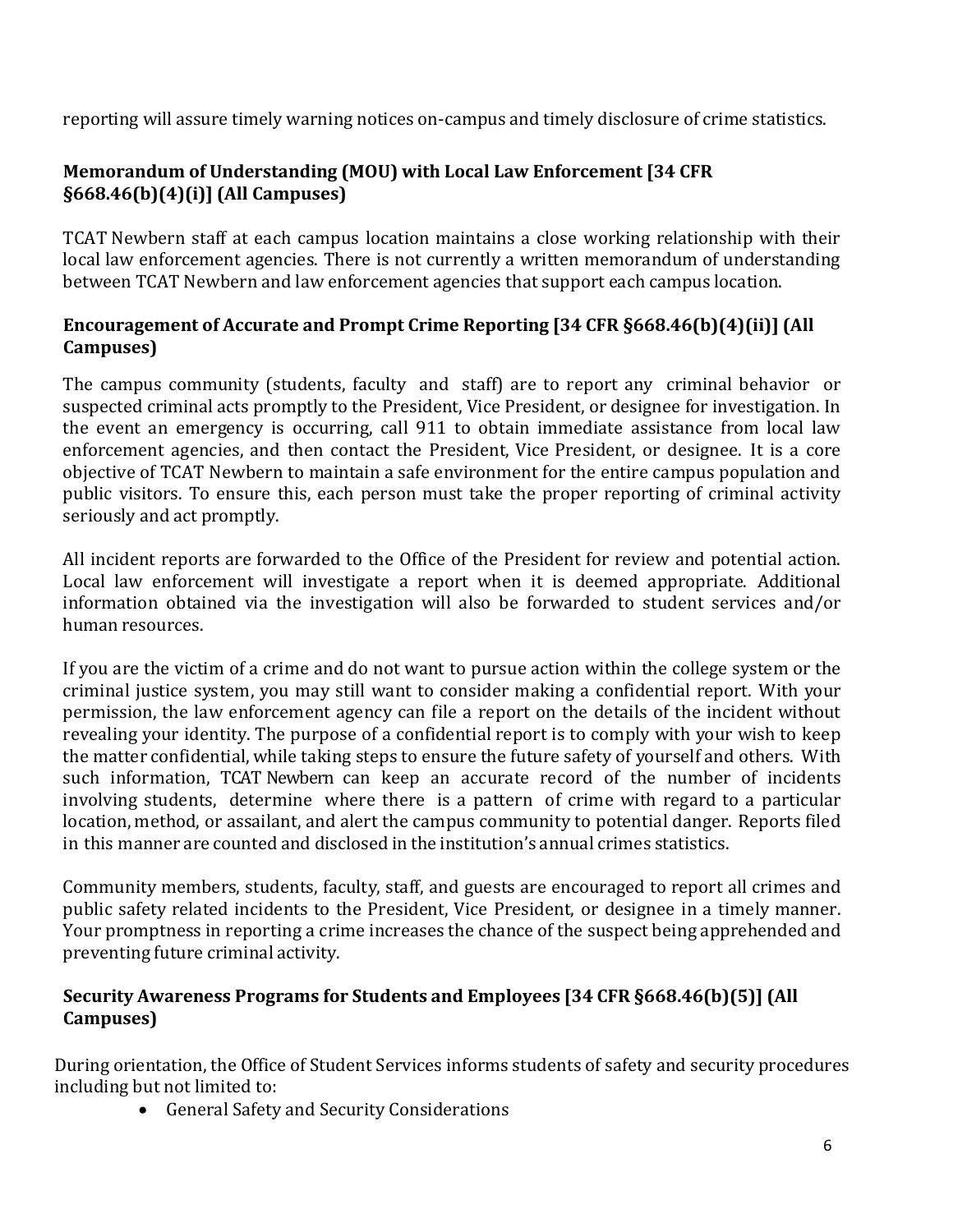- Emergency Procedures
- Sexual Misconduct Procedures
- Alcohol and Drug Prevention

# **Programs Designed to Inform Students and Employees About Prevention of Crime [34 CFR** §668.46(b)(6)] (All Campuses)

• Student and employee orientation program is designed to review student conduct and crime prevention

# **Monitoring Off-campus Student Organizations [34 CFR §668.46(b)(7)] (All Campuses)**

TCAT Newbern does not have officially recognized student organizations with off-campus locations.

# **Alcohol and Illegal Drugs [34 CFR §668.46(b)(8) & (b)(9)] (All Campuses)**

TCAT Newbern students and employees are prohibited from engaging in the unlawful manufacture, distribution, dispensation, possession, use of or being under the influence of illicit drugs and/or alcohol on any TCAT Newbern campus, property owned or controlled by the TCAT, or as part of any TCAT activity.

- **A.** Penalties for Violation
	- 1. Legal Sanctions under Federal, State or Local Law

Various federal, state, and local statutes make it unlawful to manufacture, distribute, dispense, deliver, sell, or possess with intent to manufacture, distribute, dispense, deliver or sell, controlled substances. The penalty imposed depends upon many factors which include the type and amount of controlled substance involved; the number of prior offenses, if any; whether death or serious bodily injury resulted from the use of such substance; and whether any other crimes were committed in connection with the use of the controlled substance. Possible maximum penalties for a first-time violation include imprisonment for any period of time up to a term of life imprisonment, a fine of up to \$4,000,000, supervised release, any combination of the above or all three. These sanctions are doubled when the offense involves either: (1) distribution or possession at or near a school or college campus; or (2) distribution to persons less than 21 years of age. Repeat offenders may be punished to a

greater extent as provided by statute. Further, a civil penalty of up to \$10,000 may be assessed for simple possession of "personal use amounts" of certain specified substances under federal law. Under state law, the offense of possession or casual exchange is punishable as a Class A misdemeanor; ifthere is an exchange between a minor and an adult at least two (2) years the minor's senior, and the adult knew that the person was a minor, the offense is classified a felony as provided in T.C.A. 39-17-417. (21 U.S.C. 801, et. Seq.; T.C.A. 39-12-417) It is unlawful for any person under the age of twenty-one (21) to buy,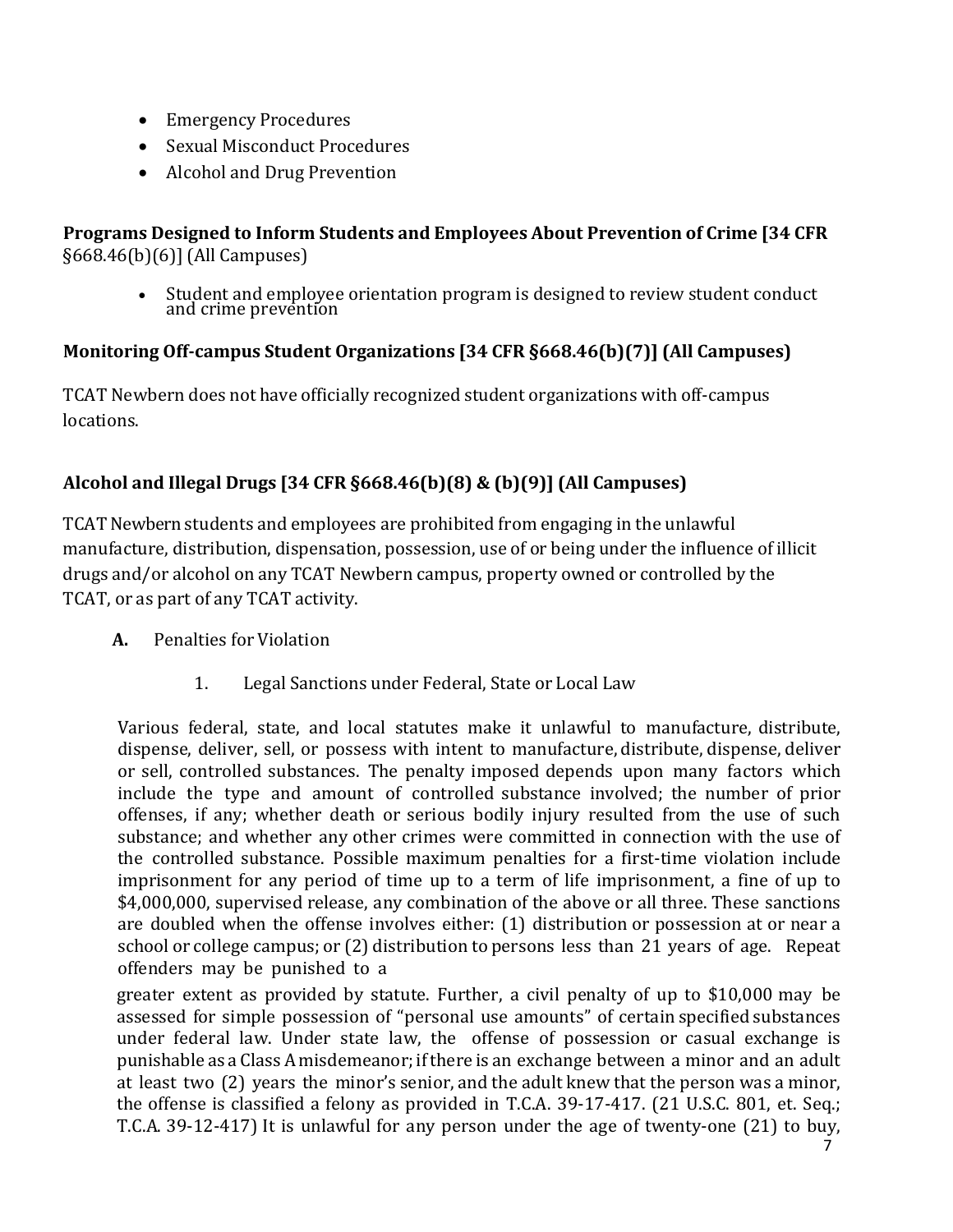possess, transport (unless in the course of his or her employment), or consume alcoholic beverages, wine or beer, such offenses being classified as Class A misdemeanors punishable by imprisonment for not more than 11 months, 29 days, or a fine of not more than \$2,500, or both. (T.C.A. 1-3-113 and T.C.A. 57-5-301) It is further an offense to provide alcoholic beverages to any person under the age of twenty- one (21), such offense being classified a Class A misdemeanor. (T.C.A. 39-15-

404) The offense of public intoxication is a Class C misdemeanor punishable by imprisonment of not more than 30 days or a fine of not more than \$50, or both. (T.C.A S39-17-310)

2. Students

In addition to penalties students may be subject to under local, state or federal law, students violating this policy will be subject to disciplinary action, including, but not necessarily limited to:

- a. Probation
- b. Suspension
- c. Expulsion from school
- 3. Employees

In addition to penalties employees may be subject to under local, state or federal law, employees violating this policy will be subject to disciplinary action, including but not limited to:

- a. Probation
- b. Suspension
- c. Demotion
- d. Termination

As a condition of employment, employees, including student employees, must abide by the terms of this policy and must notify their supervisor of any criminal drug statute or alcohol abuse conviction for a violation occurring in the workplace no later than five days after such conviction.

- B. Dissemination of Policy
	- 1. Employees
		- a. The human resources office will provide new employees with the location to review this policy, as part of the new employees' orientation.
		- b. New employees will sign orientation forms acknowledging that the policy was reviewed as part of their orientation.
		- c. The human resources office will send e-mail copies of this policy annually to all employees with e-mail access. Supervisors of employees without e-mail access will distribute paper copies to those employees.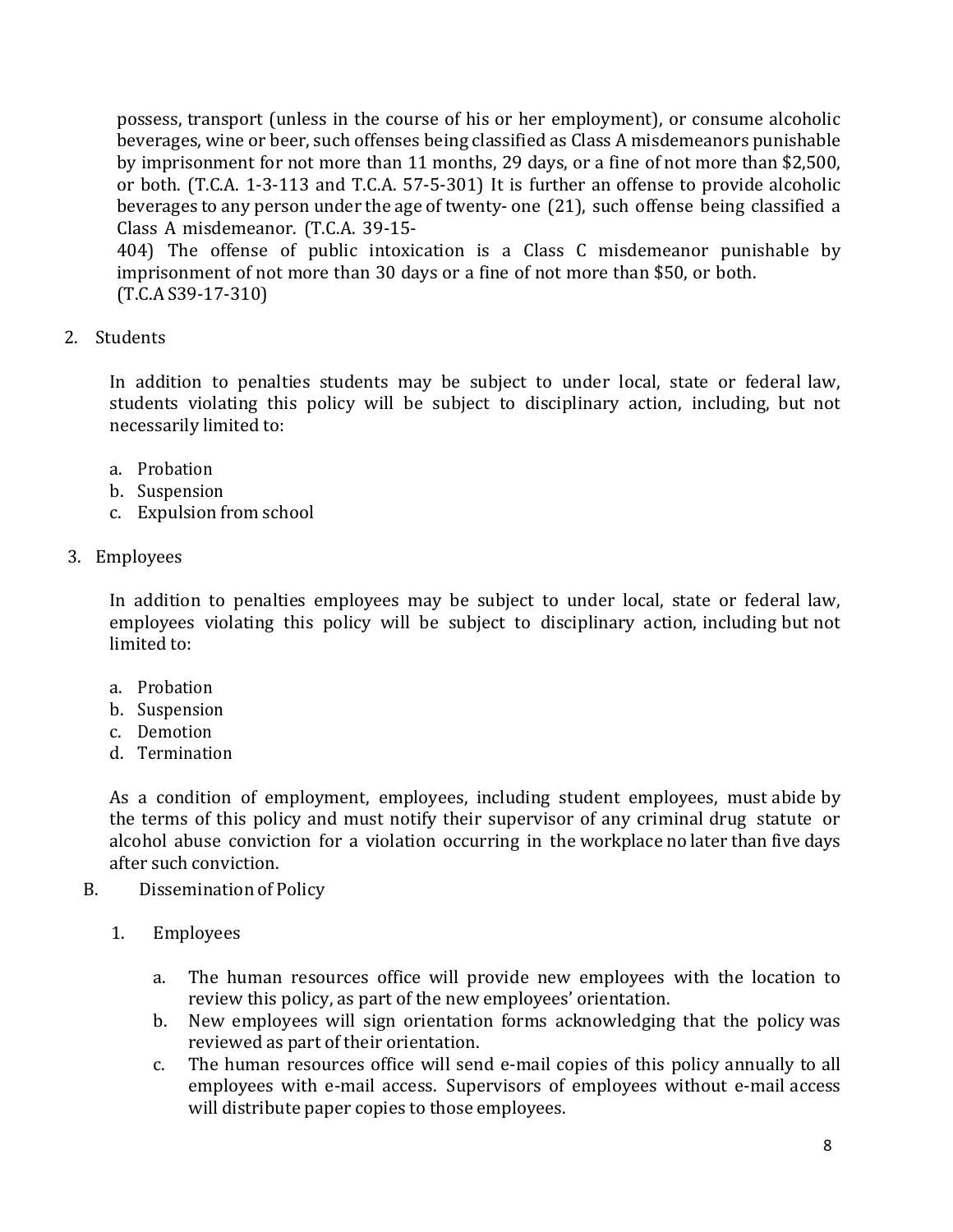#### 2. Students

- a. A copy of this policy will be included in the TCAT Newbern "Student Handbook" and on the college's web page for students' review.
- b. The student services and enrollment management office will provide new students with the location to review this policy, as part of the new students' orientation.
- C. Violations
	- 1. Supervisor Notification of Human Resources

Any supervisor becoming aware of an employee violation of this policy, whether by virtue of notification by an employee of a conviction or by other means, will immediately notify the President.

2. Employees Funded by Federal Grants

The President, Vice President, or designee will notify the appropriate sponsor or granting agency within ten days after the college receives actual notice of an employee conviction.

### **Policy Statement Addressing Substance Abuse Education [34 CFR §668.46(b)(10)]**

**A.** General

Drug and Alcohol Awareness

TCAT Newbern is committed to raising the awareness of students and employees of the health risks associated with the use of illicit drugs and the abuse of alcohol.

A synopsis of those health risks is presented below.

**B.** Alcohol

Alcoholism is a complex, progressive disease that interferes with health, social and economic functioning. Untreated alcoholism results in physical incapacity, permanent mental damage and/or premature death. Alcohol is involved in one-third of all suicides, one-half of all traffic accidents and one-fourth of all other accidents and is involved in over 50% of all arrests. Alcohol is the third leading cause of birth defects involving mental retardation. Use during pregnancy may cause spontaneous abortion, various birth defects or fetal alcohol syndrome. Drinking is implicated in cancer, heart disease, gastrointestinal disease and other illnesses. Alcoholism has been estimated to reduce life expectancy by twelve years. Alcoholic Beverages can damage all body organs, leading to liver, heart and digestive problems, circulatory system interference, change in personality, reproductive problems and central nervous system disorder such as poor vision, loss of coordination, memory loss, loss of sensation, mental and physical disturbances and permanent brain damage. The physical and psychological changes that occur as a result of addiction to alcohol can pave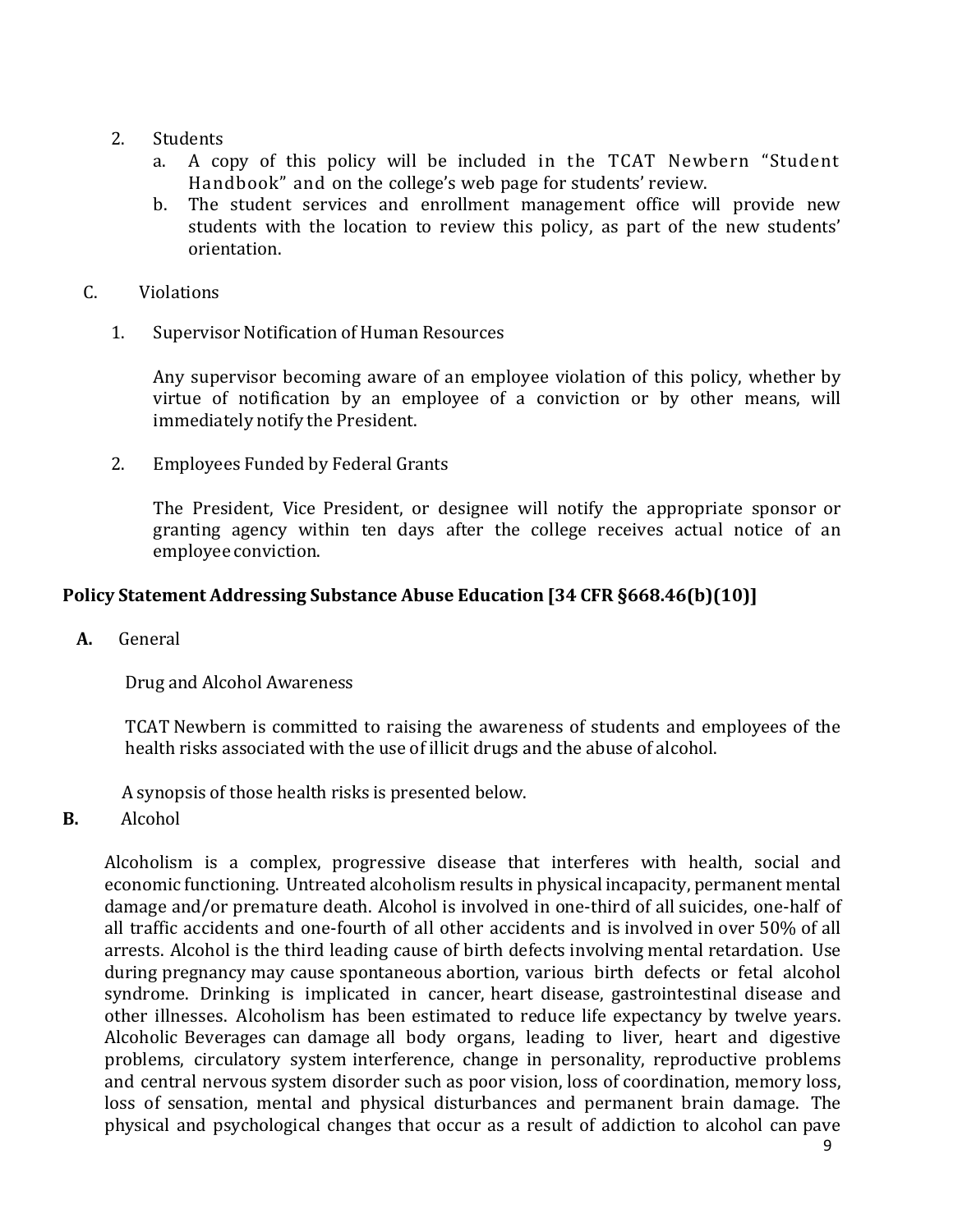the way for addiction to pharmacologically similar drugs.

**C.** Illicit Drugs

The use of illicit drugs results in many of the health risks that are involved with alcohol use. Illicit drug use increases the risk of mental deterioration, death from overdose, physical and mental dependence or addiction, hepatitis and skin infections from needle use, psychotic reactions, inducement to take stronger drugs, brain damage, danger of flashback phenomenon, hallucinations, unconsciousness, deep depression, distortion of time and space, permanent damage to lungs, brain, kidneys and liver, death from suffocation or choking, anemia, amnesia, AIDS and other infections. If used excessively, the use of alcohol and drugs singly or in certain combinations may cause death.

**D.** Counseling, Treatment and Rehabilitation Programs

The Student Services Office will assist students and/or employees by providing information concerning treatment resources in the surrounding area and assisting individuals in making initial contact with treatment providers. Regular employees may also use the Employee Assistance Program (EAP) by calling 855-437-3486 or on the web at [www.here4tn.com.](https://www.magellanassist.com/mem/default.aspx) Information concerning the EAP is available in the administration offices.

### **Sexual Misconduct [34 CFR §668.46(b)(11)] (All Campuses)**

Sexual misconduct is a form of sex discrimination prohibited by Title IX. TCAT Newbern is committed to eliminating any and all acts of sexual misconduct and discrimination on its campuses. As set forth in this policy, sexual misconduct includes dating violence, domestic violence, stalking, and sexual assault. TCAT Newbern strictly prohibits these offenses.

#### **Definitions**

**Consent**—an active agreement to participate in a sexual act. An active agreement is words and/or actions that indicate a willingness to participate in a sexual act. Consent cannot be given by an individual who is asleep; unconscious; or mentally or physically incapacitated, either through the effect of drugs or alcohol or for any other reason; or, is under duress, threat, coercion, or force. Past consent does not imply future consent. Silence or an absence of resistance does not imply consent. Consent can be withdrawn at any time.

**Dating Violence**—violence against a person when the accuser and accused are dating, or who have dated, or who have or had a sexual relationship. "Dating" and "dated" do not include fraternization between two (2) individuals solely in a business or non-romantic social context. Violence includes, but is not necessarily limited to:

- **1.** Inflicting, or attempting to inflict, physical injury on the accuser by other than accidental means;
- **2.** Placing the accuser in fear of physical harm;
- **3.** Physical restraint;
- **4.** Malicious damage to the personal property of the accuser, including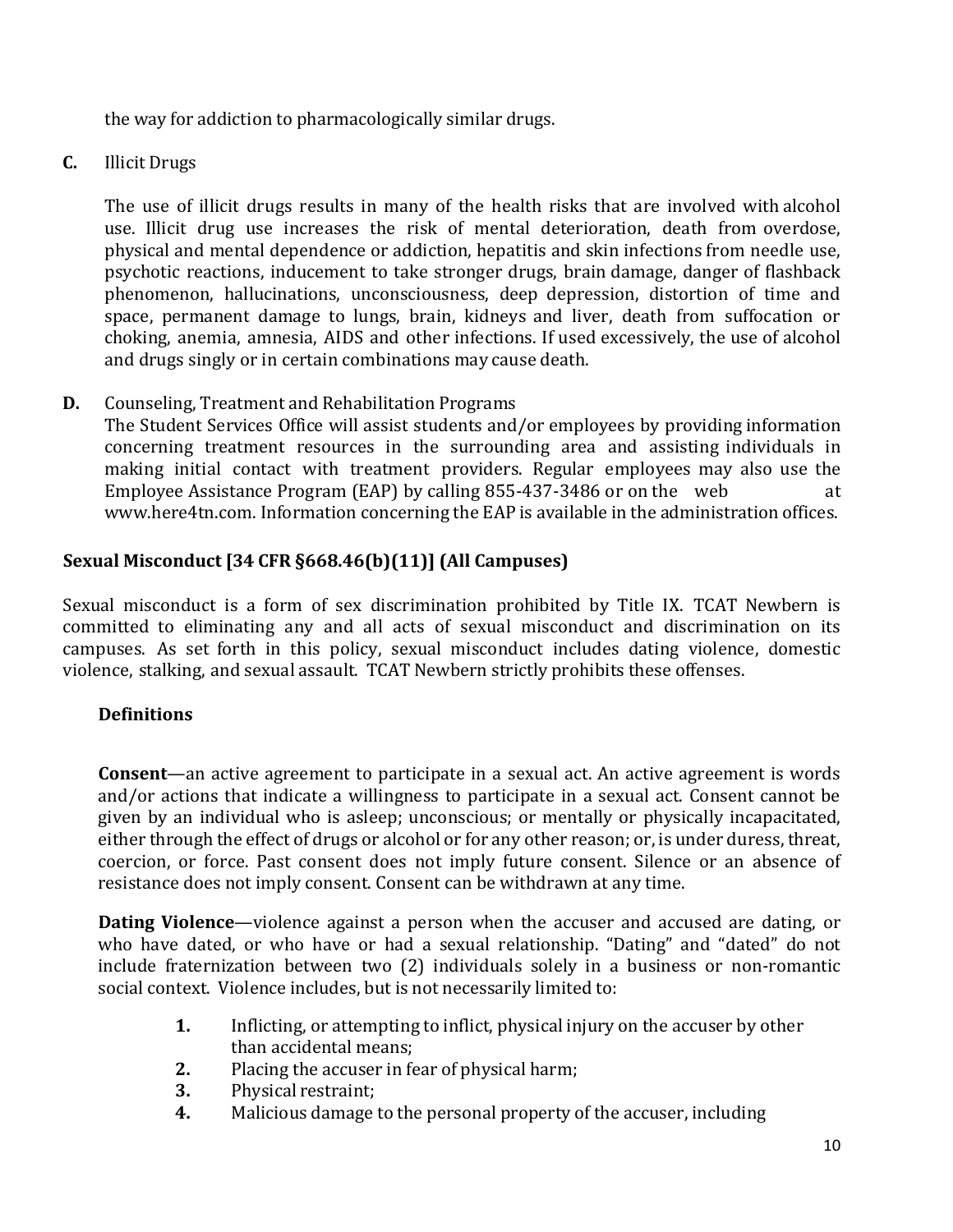inflicting, or attempting to inflict, physical injury on any animal owned, possessed, leased, kept, or held by the accuser; or,

**5.** Placing a victim in fear of physical harm to any animal owned, possessed, leased, kept, or held by the accuser – **TCA § 36-3-601(5)(c)**

**Domestic Violence Victim**—includes felony or misdemeanor crimes of violence committed by a current or former spouse or intimate partner of the victim, by a person with whom the victim shares a child in common, by a person who is cohabitating with or has cohabitated with the victim as a spouse or intimate partner, by a person similarly situated to a spouse of the victim under the domestic or family violence laws of the jurisdiction in which the crime occurs, or by any other person against an adult or youth victim who is protected from that person's acts under the domestic or family violence laws of the jurisdiction in which the crime occurs. In cases involving allegations of mutual acts or threats of acts of violence, the investigator will, when appropriate, identify the primary aggressor in the situation based on the totality of the information gathered, including without limitation: the history of violence between the Parties; the relative severity of the injuries inflicted on each person; information gathered from the persons involved in the situation and witnesses to the situation; and whether the acts or threats were done in self-defense. The primary aggressor will be considered the Respondent for purposes of evaluating Domestic Violence.

**Sexual Assault**—"Sexual Assault" is an umbrella term that includes rape, fondling, incest, and statutory rape.

"Rape" means the penetration, no matter how slight, of the vagina or anus, with any body part or object, or oral penetration by a sex organ of another person, without the consent of the victim.

"Fondling" means the touching of the private body parts of another person for the purpose of sexual gratification, without the consent of the victim, including instances where the victim is incapable of giving consent because of age or because of temporary or permanent mental incapacity.

"Incest" means sexual intercourse between persons who are related to each other within degrees where marriage is prohibited by law.

"Statutory rape" means sexual intercourse with a person who is under the statutory age of consent.

**Sexual Misconduct**—for the purposes of this policy, "sexual misconduct" is defined as dating violence, domestic violence, stalking, and sexual assault.

**Stalking**—engaging in a course of conduct directed at a specific person that would cause a reasonable person to either (a) fear for his or her safety or the safety of others or (b) suffer substantial emotional distress. "Course of conduct" means two or more acts, including, but not limited to, acts in which a person directly, indirectly, or through third parties, by any action, method, device, or means, follows, monitors, observes, surveils, threatens, or communicates with or about another person, or interferes with another person's property. "Substantial emotional distress" means significant mental suffering or anguish that may, but does not necessarily, require medical or other professional treatment or counseling. For the definition of Stalking, "reasonable person" means a reasonable person under similar circumstances and with similar identities to the Complainant.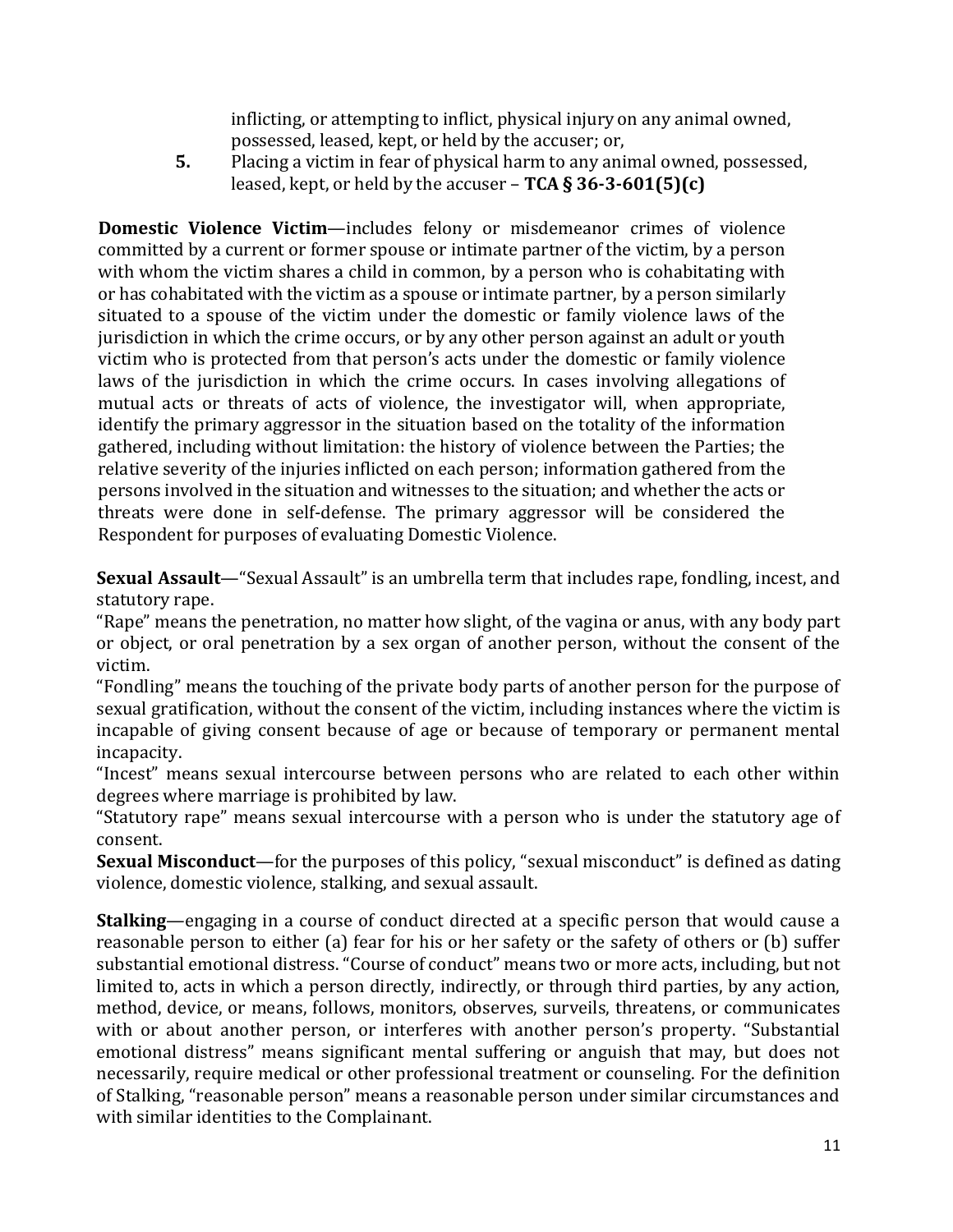# **Sexual Misconduct Educational Programs And Campaigns [34 CFR §668.46(b)(11)(i)]**

TCAT Newbern will engage in comprehensive educational programming to prevent sexual misconduct. Educational programming consists of primary prevention and awareness programs for all incoming students and new employees and ongoing awareness and prevention campaigns for students, staff, and faculty that:

- 1. Identifies domestic violence, dating violence, sexual assault and stalking as prohibited conduct;
- 2. Defines what behavior constitutes domestic violence, dating violence, sexual assault and stalking;
- 3. Defines what behavior and actions constitute consent to sexual activity;
- 4. Provides safe and positive options for bystander intervention that may be carried out by an individual to prevent harm or intervene when there is a risk of domestic violence, dating violence, sexual assault and stalking against a person other than the bystander;
- 5. Provides information on risk reduction so that students and employees may recognize warning signs of abusive behavior and how to avoid potential attacks; and
- 6. Provides an overview of information contained in the Annual Security Report in compliance with the Clery Act.

### **Procedures Victims Should Follow If A Sex Offense Occurs [34 CFR §668.46(b)(11)(ii)]**

If you are a victim of a sexual assault, your first priority should be to get to a place of safety. You should then obtain necessary medical treatment. TCAT Newbern strongly advocates that a victim of sexual assault report the incident in a timely manner. Time is a critical factor for evidence collection and preservation. An assault can be reported directly 9-1-1 or to a local law enforcement agency. If the victim wishes to make a confidential notification, the victim should follow the procedure outlined below for confidentially reporting sexual misconduct. The victim may be assisted by campus authorities in notifying local law enforcement. The victim should contact the Student Services Office or the Title IX Coordinator for assistance.

A victim has the right to decline to notify local law enforcement. However, filing a police report with a local law enforcement agency will not obligate the victim to prosecute, nor will it subject the victim to scrutiny or judgmental opinions from officers. Filing a police report will:

- ensure that a victim of sexual assault receives the necessary medical treatment and tests, at no expense to the victim;
- provide the opportunity for collection of evidence helpful in prosecution, which cannot be obtained later (ideally a victim of sexual assault should not wash, douche, use the toilet, or change clothing prior to a medical/legal exam); and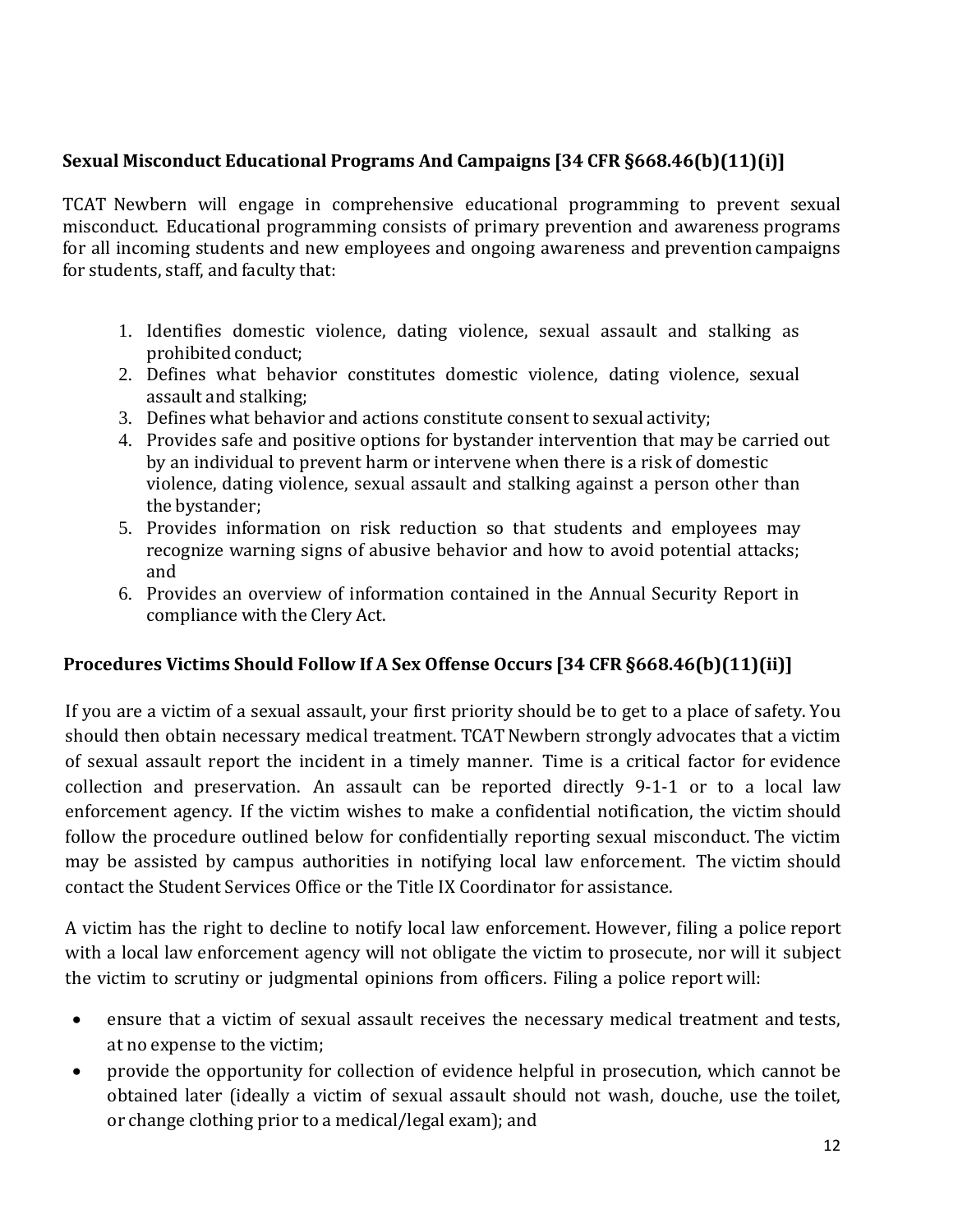ensure the victim has access to confidential counseling from counselors specifically trained in the area of sexual assault crisis intervention.

When a victim of sexual misconduct presents to TCAT Newbern, the institution will provide written information about the importance of preserving evidence that may assist in proving that the alleged criminal offense occurred or may be helpful in obtaining a protection order. TCAT Newbern will also provide written notification to students and employees about existing counseling, health, mental health, victim advocacy, legal assistance, visa and immigration assistance, and other services available for victims, both on our campus and in the community. TCAT Newbern will further provide written notification to victims about options for, and available assistance in, changing academic, transportation, and working situations. TCAT Newbern must make such accommodations if the victim requests them and they are reasonably available, regardless of whether the victim chooses to report the crime to local law enforcement. Protection from abuse orders may be available through [TNCOURTS.gov,](http://www.tncourts.gov/programs/self-help-center/forms/order-protection-forms) with forms found at: [www.tncourts.gov/programs/self-help-center/forms/order-protection-forms,a](http://www.tncourts.gov/programs/self-help-center/forms/order-protection-forms)ndadditional

information related to such orders may be found at [www.tncoalition.org/resources/legal](http://www.tncoalition.org/resources/legal-resources.html)[resources.html.](http://www.tncoalition.org/resources/legal-resources.html)

Regardless of whether an offense occurred on or off campus, TCAT Newbern will provide a student or employee a written explanation of their rights and options when a student or employee reports to the institution that they have been a victim of dating violence, domestic violence, sexual assault, or stalking.

# **Reporting Sexual Misconduct [34 CFR §668.46(b)(11)(ii)]**

TCAT Newbern encourages victims of sexual violence to talk to somebody about what happened so they can get the support they need and so the institution can respond appropriately. Though reports will be kept as confidential as possible, TCAT Newbern cannot guarantee the confidentiality of every report or complaint. The following provisions detail the confidentiality options available to individuals.

# **A.** Reporting Confidentially

If a victim choses to report an incident of sexual misconduct in a confidential manner, the victim can report the incident to the following person who is a licensed counselor and is required by Tennessee State law to maintain confidentiality of a victim:

Wo/Men's Resource & Rape Assistance Program, Jackson, TN 38305, 731-668-0411 or Hotline 800-2783-8712. Website [http://wraptn.org](http://wraptn.org/)

### **B.** Filing an Institutional Complaint

Reports of acts of sexual misconduct to any other employee of TCAT Newbern must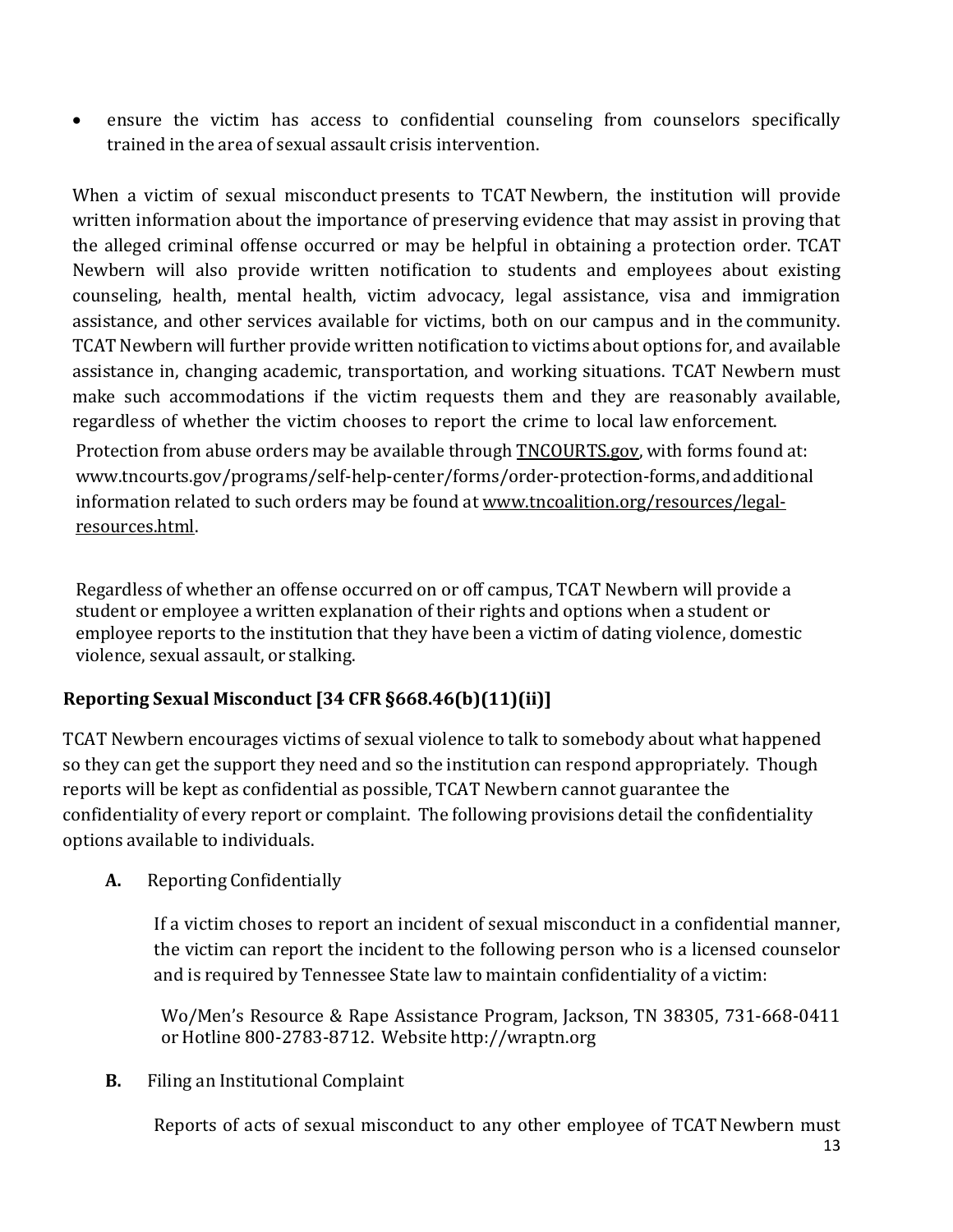be reported to the Title IX Coordinator, and the institution will take immediate and appropriate steps to investigate what happened and to resolve the matter promptly and equitably.

- **1.** TCAT Newbern shall not share information with law enforcement without the complainant's consent or unless the victim has also reported the incident to law enforcement.
- **2.** Before a complainant reveals any information to an employee, the employee must ensure that the complainant understands the employee's reporting obligations.
- **3.** If the complainant wants to maintain confidentiality, the employee must direct the victim to confidential resources as detailed in Section A above.
- **4.** If the complainant wants to tell an employee what happened but also maintain confidentiality, the employee must advise the complainant that TCAT Newbern will consider the request, but cannot guarantee that it will be able to honor it. In reporting the details of the incident to the Title IX Coordinator, the employee will also inform the Coordinator of the complainant's request for confidentiality.
- **5.** In addition to all other employees on campus, an institutional complaint can be filed directly with either or both of the following:

Title IX Coordinator: JacQuene Rainey 340 Washington Street Newbern, TN 38059 731-627-2511 [jacquene.rainey@tcatnewbern.edu](mailto:jacquene.rainey@tcatnewbern.edu)

**C.** Filing a Criminal Complaint

Contact local law enforcement where the assault occurred. The local law enforcement agency will determine the subsequent steps. An advocate from Newbern Police Department – 731-627-2571; Union City Police Department, 731-885-1515; Bells, Tennessee Police Department, 731-663-3131; or Dyersburg Police Department, 731- 285-1212 (depending on where the assault occurred), or the TCAT's Title IX Coordinator can assist in the reporting process.

**D.** Filing an Anonymous Complaint

Filing an anonymous report will assist the institution with compiling statistical information that can call attention to the number of incidents that occur at TCAT Newbern. If the subject's identity is not known, no subsequent appropriate services will be made available. The suspect will not be notified that a report was filed if no name is revealed. The report will be sent to the President or Vice President for recording and tracking of incidents on and around TCAT Newbern.

To file an anonymous report, use one of the following ways: Send

by mail to: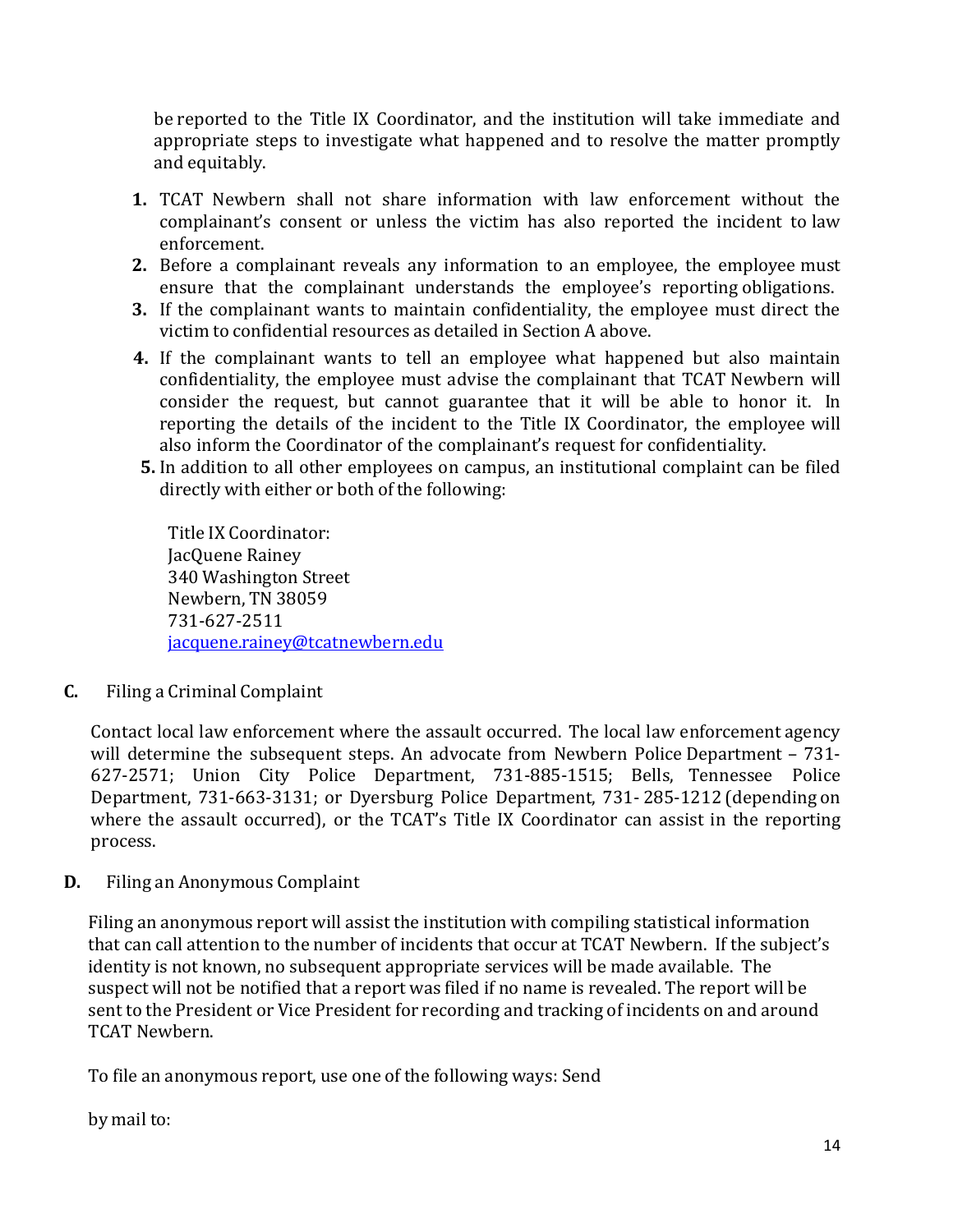#### **Title IX Coordinator JacQuene Rainey 340 Washington Street Newbern, TN 38059**

Or by phone by dialing 731-627-2511 and ask for extension 104. You will be connected to the Title IX Coordinator, or you may leave an anonymous voicemail.

- **E.** TCAT Newbern will, to the extent possible, complete publicly available record-keeping, including Clery reporting, without identifying information about the victim.
- **F.** TCAT Newbern will, to the extent possible, maintain as confidential any accommodations or protective measures provided to the victim, to the extent that maintaining such confidentiality would not impair the ability of the institution to provide the accommodations or protective measures.

### **Investigation Requirements And Procedures [34 CFR §668.46(b)(11)(ii)]**

- **A.** All proceedings will include a prompt, fair, and impartial investigation and result. The College will provide the respondent and complainant equitable rights during the investigative process.
- **B.** All complaints of sexual misconduct shall be presented to the Title IX Coordinator or designee for investigation and appropriate disposition, subject to the confidentiality policy.
- **C.** Mediation between the complainant and respondent will never be considered an appropriate resolution in sexual misconduct cases.
- **D.** Initiating an investigation
	- **1.** Immediately upon receipt of a complaint, the Title IX Coordinator shall communicate with the complainant to identify and implement any reasonable interim measures necessary. Absent good cause, within three (3) business days of receipt of a report of sexual misconduct the Title IX Coordinator or designee shall attempt to get a written statement from the complainant that includes information related to the circumstances giving rise to the complaint, the dates of the alleged occurrences, and names of witnesses, if any. The complainant should complete a complaint form and submit a detailed written report of the alleged incident.
	- **2.** When the complainant chooses not to provide or sign a written complaint, the Title IX Coordinator or designee will investigate to the extent possible and take appropriate action.
	- **3.** In addition to immediate interim measures, the Title IX Coordinator shall consider what, if any, interim measures may be necessary during the pendency of the investigation.
	- **4.** Complaints made anonymously or by a third party will be investigated to the extent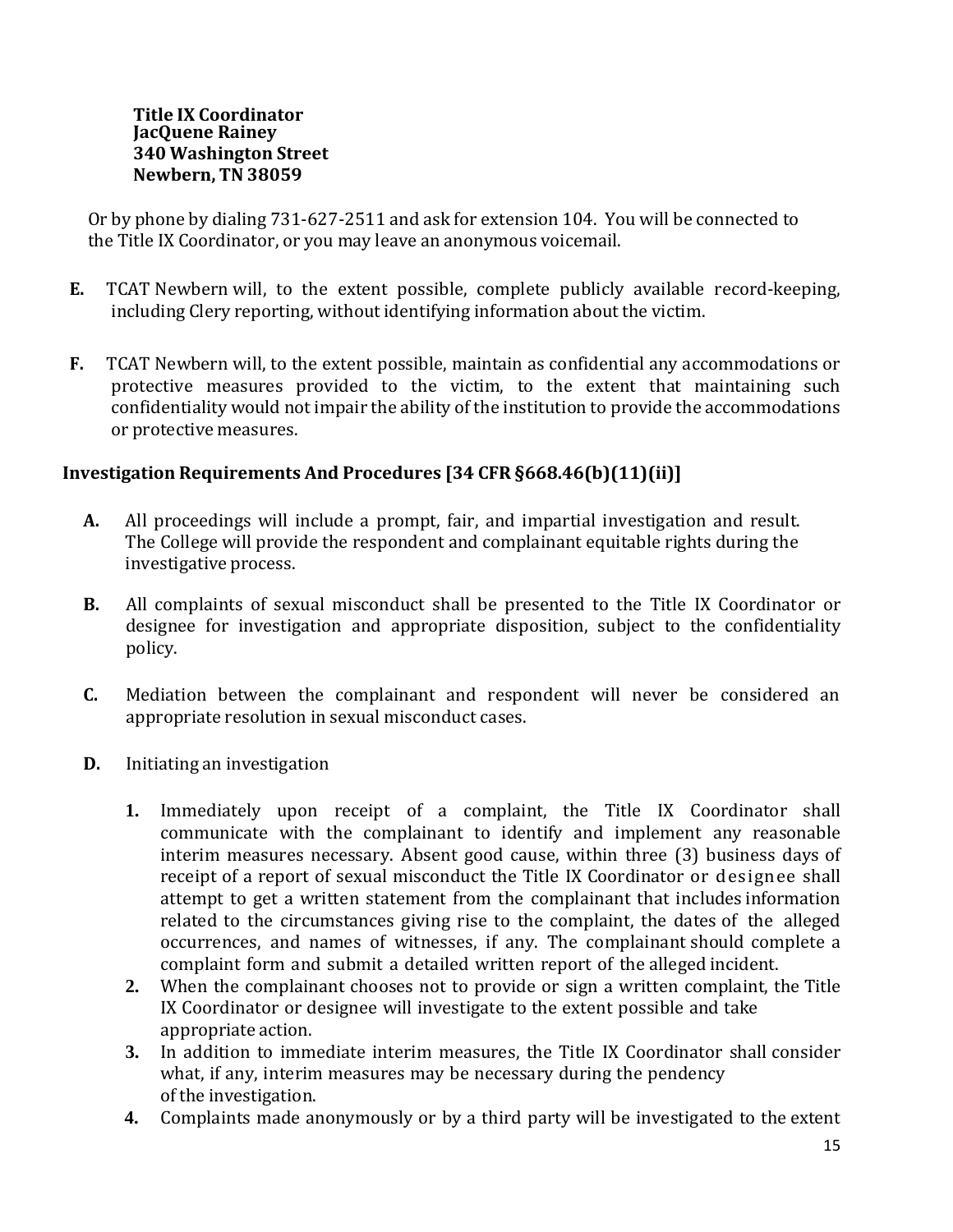possible.

- **5.** After consultation with TBR General Counsel, if the Title IX Coordinator determines that the complaint contains an allegation of sexual misconduct, the Title IX Coordinator shall follow the procedures set forth in this policy to investigate and adjudicate the complaint.
- **6.** The Title IX Coordinator may appoint a qualified, sufficiently trained person to investigate the allegations made in the complaint.
- **7.** Only one person shall be identified as the investigator for a complaint, though the investigator may have a second person present during interviews to take notes.
- **8.** Investigations shall be conducted by officials who do not have a conflict of interest or bias for or against the complainant or respondent.
- **9.** If the complainant or respondent believes the assigned investigator has a conflict of interest, that party must submit a written explanation of the reason for that belief to the President. The explanation must be submitted within three (3) business days, absent good cause, of the time when the party knew or should have known the facts that would give rise to the alleged conflict of interest. The President will determine if the facts warrant the appointment of a different investigator and respond to the party in writing within three (3) business days, absent good cause. The decision ofthe President shall be final.
- **E.** What the investigation should and should not entail
	- **1.** Once the investigator receives the complaint, the investigator shall notify the victim (Complainant) in writing of his/her rights and request a meeting.
	- **2.** The investigator shall also notify the accused (Respondent) in writing of the complaint and his/her rights and request a meeting with the respondent.
	- **3.** The investigator shall notify the complainant, respondent and all individuals interviewed during the investigation that retaliation is strictly prohibited and may be grounds for disciplinary action. In addition, the investigator shall advise all interviewees that they should contact the investigator immediately if they believe they are being retaliated against.
	- **4.** The investigation shall include interviews with both the complainant and respondent, unless either declines an in-person interview.
	- **5.** The complainant and respondent shall be provided with the same opportunities to have others present during any interview, including the opportunity to be accompanied by the advisor of their choice to any related meeting or proceeding.
	- **6.** TCAT Newbern will not limit the choice of advisor for either the complainant or respondent.
	- **7.** The investigation shall include interviews with relevant witnesses identified by the complainant and respondent or any other potential, relevant witness made known to the investigator via other means.
	- **8.** The investigation shall include the gathering and reviewing of any documentary, electronic, physical, or other type of relevant evidence.
	- **9.** The investigator is expected to request a list of relevant witnesses and evidence from complainant and respondent and take such into consideration.
	- **10.** The investigator shall not consider any evidence about the complainant's prior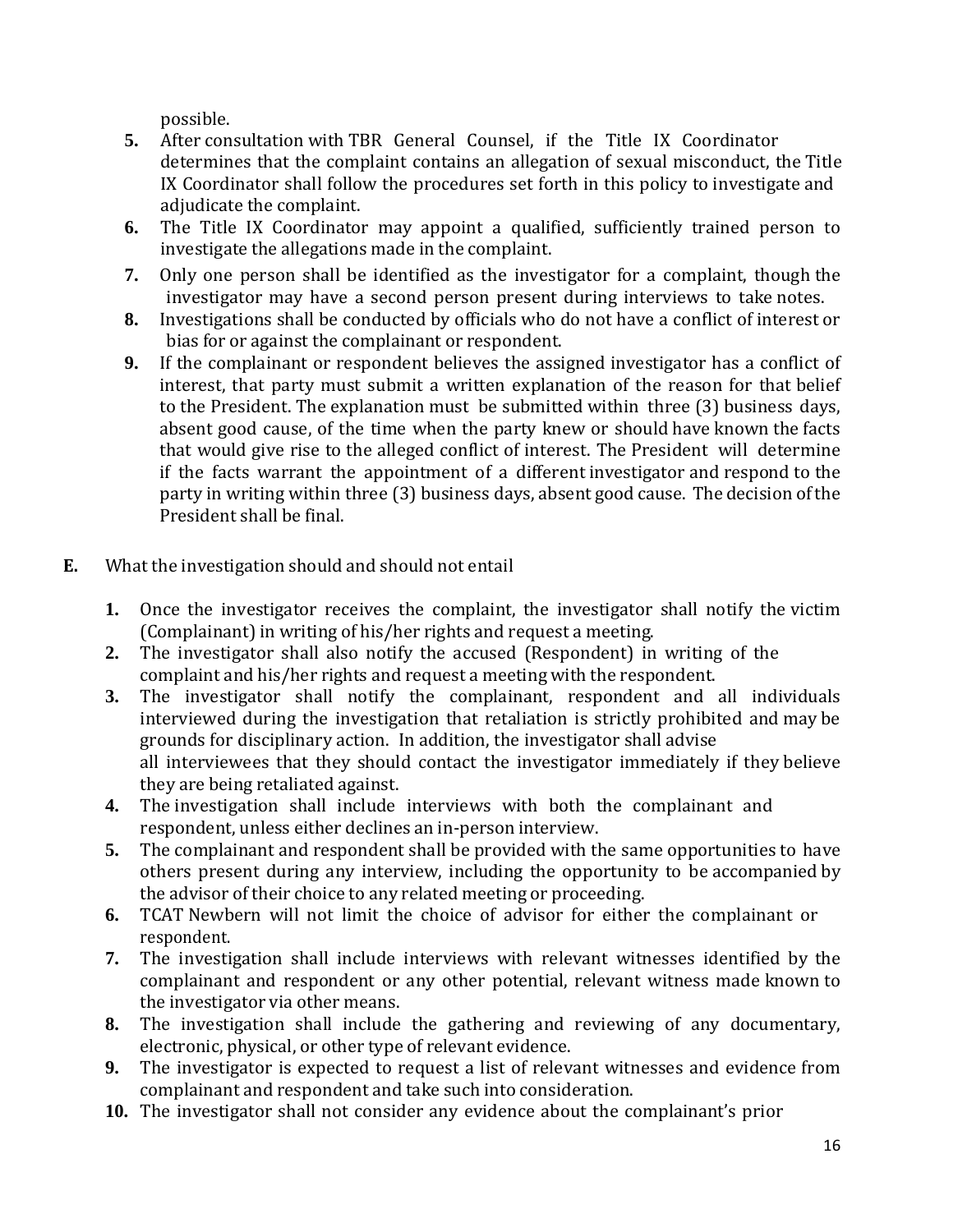sexual conduct with anyone other than the respondent. Evidence of a prior consensual dating or sexual relationship between the parties by itself does not imply consent or preclude a finding of sexual misconduct.

#### **Outcome of Investigation and Determination of Appropriate Action**

- **A.** Upon completion of the investigation, the investigator shall prepare a written report that includes the allegations made by the complainant, the response of the respondent, corroborating or non-corroborating statements of the witnesses, review of other evidence obtained, conclusions that may be drawn from the evidence gathered, and recommendations about the disposition of the matter.
- **B.** It is the responsibility of the investigator to weigh the credibility of all individuals interviewed and to determine the weight to be given to information received during the course of the investigation.
- **C.** The report shall be delivered to a designated "decision maker."
- **D.** After review of the report the decision maker shall make a determination based on a preponderance of the evidence presented as to whether or not a violation of this policy occurred.
- **E.** The decision maker's determination shall be communicated in writing simultaneously to the complainant and respondent, along with notice to the parties of their right to request an institutional hearing on the determination that a policy violation did or did not occur.

### **Timeframe for Conducting the Investigation**

- **A.** Every reasonable effort shall be made to conclude the investigation and resolve the complaint within sixty (60) calendar days following receipt of the complaint. Within this sixty (60) day timeframe, absent good cause, it is expected that the investigator will conclude the investigation, that the investigator will present a report to the, and that the investigator will notify the parties in writing of decision maker's determination.
- **B.** If the investigator or decision maker determines that additional time is needed, both parties shall be notified in writing of the delay, the anticipated date that the investigation will be concluded, and the reasons for such delay.
- **C.** If either party determines that additional time is needed, that party shall request such in writing to either the investigator (if the decision maker has not yet made a determination). The written request for additional time shall include the reasons for the requested delay and the number of additional days needed.
- **D.** The investigator shall make every reasonable effort to respond to the request for additional time within two (2) business days following receipt of the request and shall notify both parties in written as to whether or not the request is granted.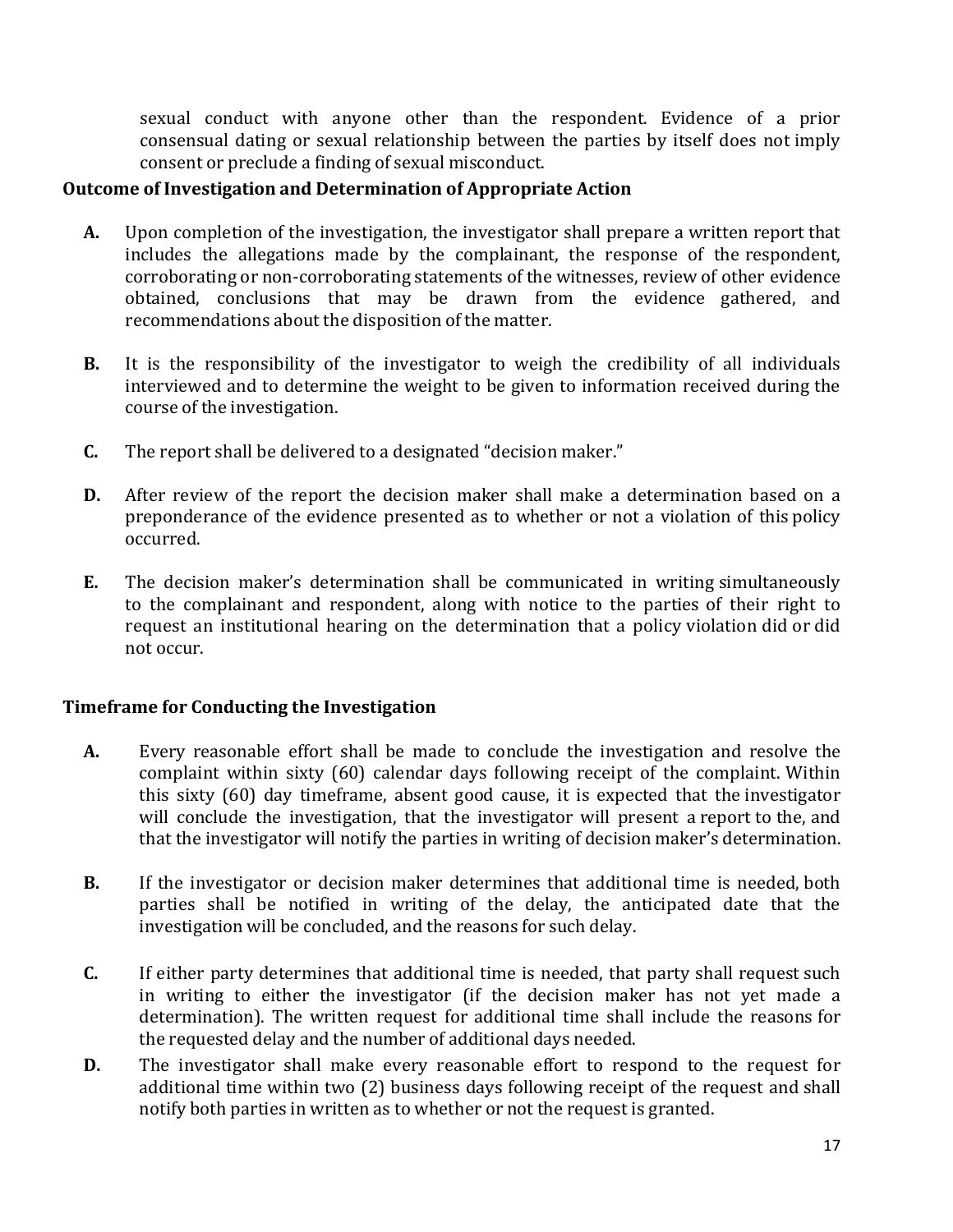# **Institutional Hearing [34 CFR §668.46(b)(11)(vi)]**

- **A.** Either party may request an institutional hearing on the determination that a policy violation did or did not occur by providing written notice of the request to the investigator within ten (10) business days of receipt of the decision makers' decision.
- **B.** If a request is not received within ten (10) days, the decision maker's determination is final.
- **C.** The hearing may be held before either a hearing officer or hearing committee. The President shall determine whether to proceed with a hearing officer or hearing committee and shall appoint individuals to serve in those capacities.
- **D.** If the complainant or respondent believes the hearing officer has or the hearing committee member(s) have a conflict of interest, that party must submit a written explanation of the reason for that belief to the appropriate decision maker. The explanation must be submitted within three (3) business days, absent good cause, of the time when the party knew of should have known the facts that would give rise to the alleged conflict of interest. The decision maker will determine if the facts warrant the appointment of a different investigator and respond to the party in writing within three (3) business days, absent good cause. The decision of the decision maker shall be final.
- **E.** If such a hearing is requested, every reasonable effort shall be made to conclude the hearing and resolve the appeal, including any appeal to the President, within thirty (30) days following TCAT Newbern's receipt of the party's request for a hearing
- **F.** The parties to the hearing may not engage in formal discovery.
- **G.** Each party is entitled to have an advisor of choice available; however, the advisor may not participate in the proceeding other than to render advice to the party.
- **H.** TCAT Newbern will not limit the choice of advisor for either the complainant or respondent.
- **I.** The complainant and respondent shall be timely notified of all meetings relevant to the proceeding.
- **J.** The hearing officer or chair of the hearing committee shall control the procedures of the hearing with due consideration given to the parties' requests related to procedures such as, but not limited to, limitations on cross-examinations, recesses so the parties may consult with their advisors, and scheduling of hearings.
- **K.** The hearing officer or hearing committee shall use a preponderance of the evidence standard when reaching a decision.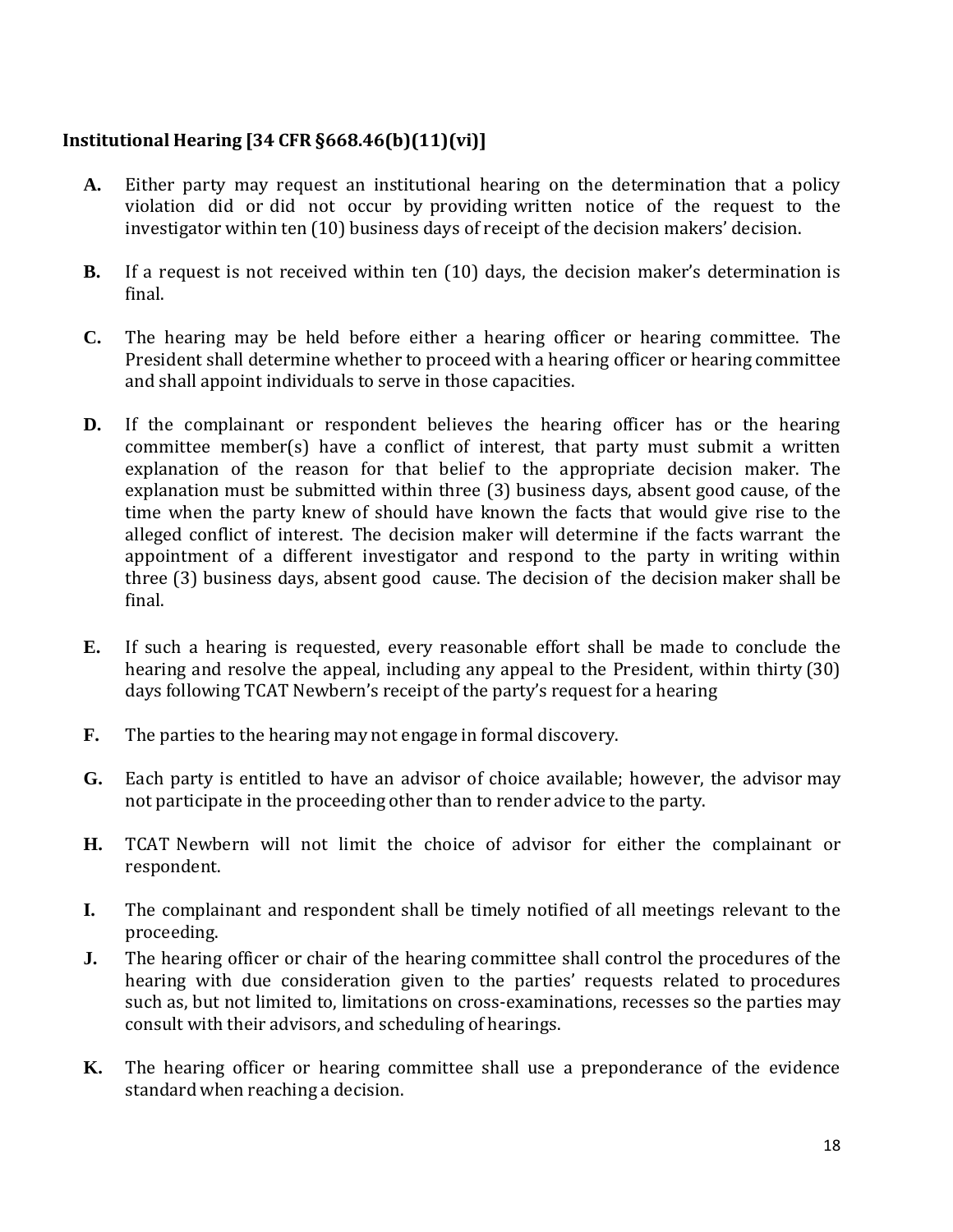- **L.** Absent good cause, within five (5) business days of the close of evidence, the hearing officer or committee shall issue a written determination as to whether or not a violation of this policy occurred and the justification for this decision.
- **M.** Each party shall be simultaneously notified of the hearing officer or committee's decision in writing, which shall include notice of their rights to appeal the hearing officer's or committee's determination to the Director.

### **Appeal of Hearing Decision**

- **A.** If either party chooses to appeal the hearing officer's/committee's decision, the party shall notify the investigator in writing of the decision to appeal within five (5) business days of receipt of the hearing officer's/committee's determination.
- **B.** If a written request for appeal is not received within five (5) days, the decision of the hearing officer/committee is final.
- **C.** The appealing party(ies) must explain why it is believed the factual information was incomplete, the analysis of the facts was incorrect, and/or the appropriate legal standard was not applied, and how this would change the determination in the case.
- **D.** The President will issue a written response to the appeal as promptly as possible. This decision will constitute TCAT Newbern's final decision on the complaint.

### **Effect of A Finding of A Violation of This Policy [34 CFR §668.46(b)(11)(vii)]**

- **A.** If a final decision has been made that a policy violation occurred, the respondent shall be referred to the appropriate personnel for a determination of discipline.
- **B.** The appropriate personnel will be determined by the status of the respondent. For example, if the respondent is a student, then the matter may be referred to the Title IX Coordinator. If the respondent is an employee, the matter will also be referred to the President or Vice President.
- **C.** If the respondent is a student, TCAT Newbern will follow the procedures for disciplining students as described in Policy 3:02:00:01 General Policy on Student Conduct & Disciplinary Sanctions.
- **D.** If the respondent is an employee, TCAT Newbern will follow the procedures related to disciplining employees as described in applicable employee policies.
- **E.** Notwithstanding any policy to the contrary, the following additional requirements apply to disciplinary actions related to violations of this policy: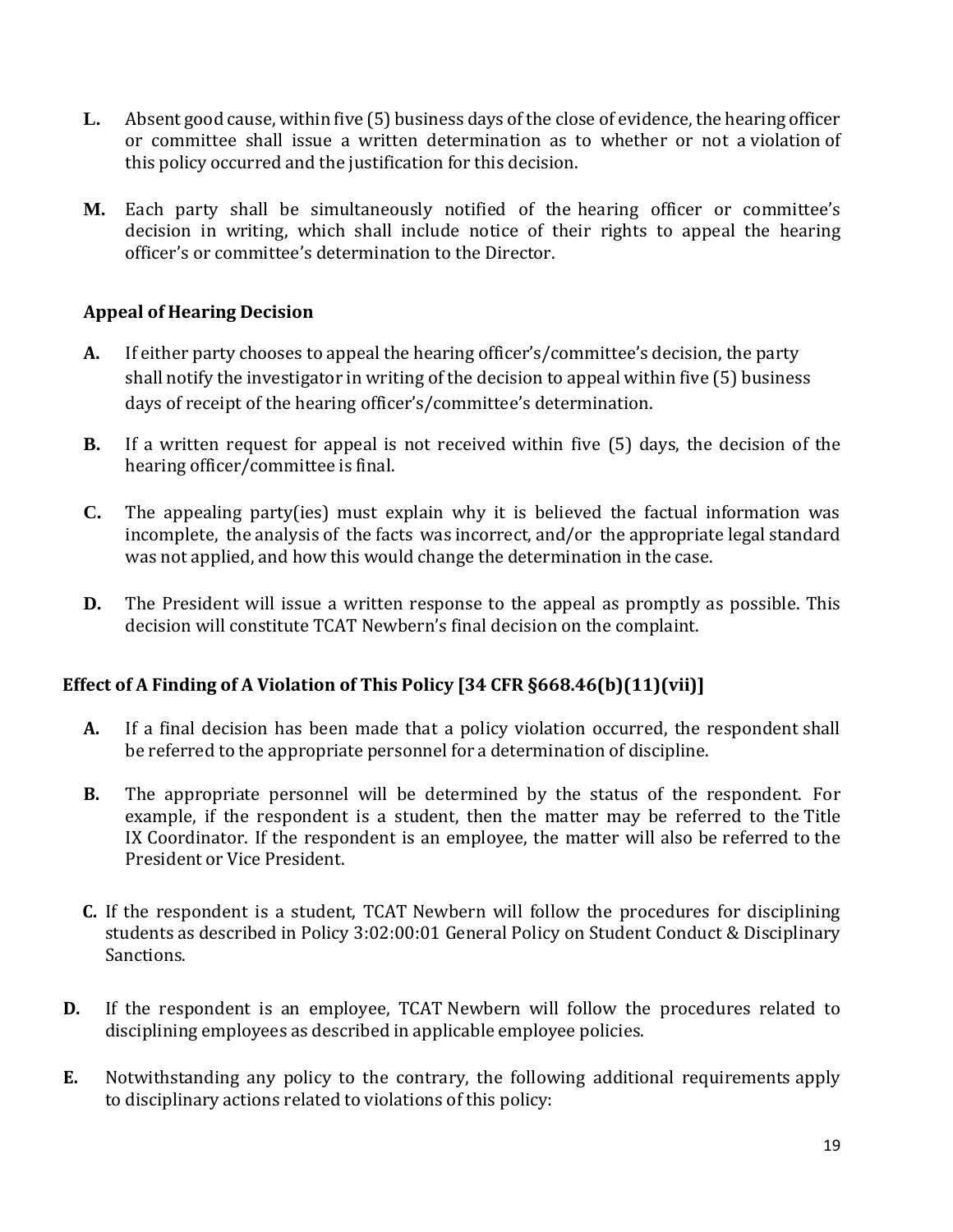- **1.** The complainant shall receive sufficient notice of and be allowed to attend any meeting or hearing during the disciplinary process.
- **2.** The complainant shall be allowed to have an advisor of her/his choice attend any meeting or hearing.
- **3.** The complainant shall be allowed to testify at any hearing during the disciplinary process, even if neither party intends to call the complainant as a witness during the case-in-chief.
- **4.** The complainant shall be allowed access, consistent with FERPA requirements, to any evidence presented during any disciplinary meeting or hearing.
- **5.** The Title IX Coordinator or designee shall be appointed as the complainant's contact person for any questions or assistance during the disciplinary process.
- **6.** The complainant shall receive written notice, consistent with FERPA, of the outcome of the disciplinary process.
- **F.** If a final decision has been made that a policy violation occurred, the Title IX Coordinator or designee shall determine any remedies required to address the campus-wide environment, taking into consideration the impact of an incident of sexual misconduct on the campus as a whole and on specific groups or areas on campus. For example, the Title IX Coordinator or designee may determine that specific training is needed for a student group whose members have been accused of sexual assault.
- **G.** Subject to federal law, state law, and TBR policies, the following sanctions may be imposed by the institution following the results of any institutional disciplinary proceeding for an allegation of dating violence, domestic violence, sexual assault, or stalking:
	- **1.** Restitution
	- **2.** Warning.
	- **3.** Reprimand.
	- **4.** Service to the institution or community.
	- **5.** Specified educational/counseling program.
	- **6.** Apology.
	- **7.** Fines.
	- **8.** Restriction upon privileges.
	- **9.** Probation.
	- **10.** Suspension.
	- **11.** Expulsion.
	- **12.** Revocation of admission, degree, or credential.
	- **13.** Interim suspension.
		- **14.** Suspension of employment.
		- **15.** Termination of employment.
		- **16.** Demotion.
		- **17.** Termination of tenure status.
		- **18.** Other sanctions as deemed appropriate by the institution.

# **Interim Measures [34 CFR §668.46(b)(11)(v)]**

In situations that require immediate action because of safety or other concerns, TCAT Newbern will take any reasonable administrative action that is appropriate. Examples of such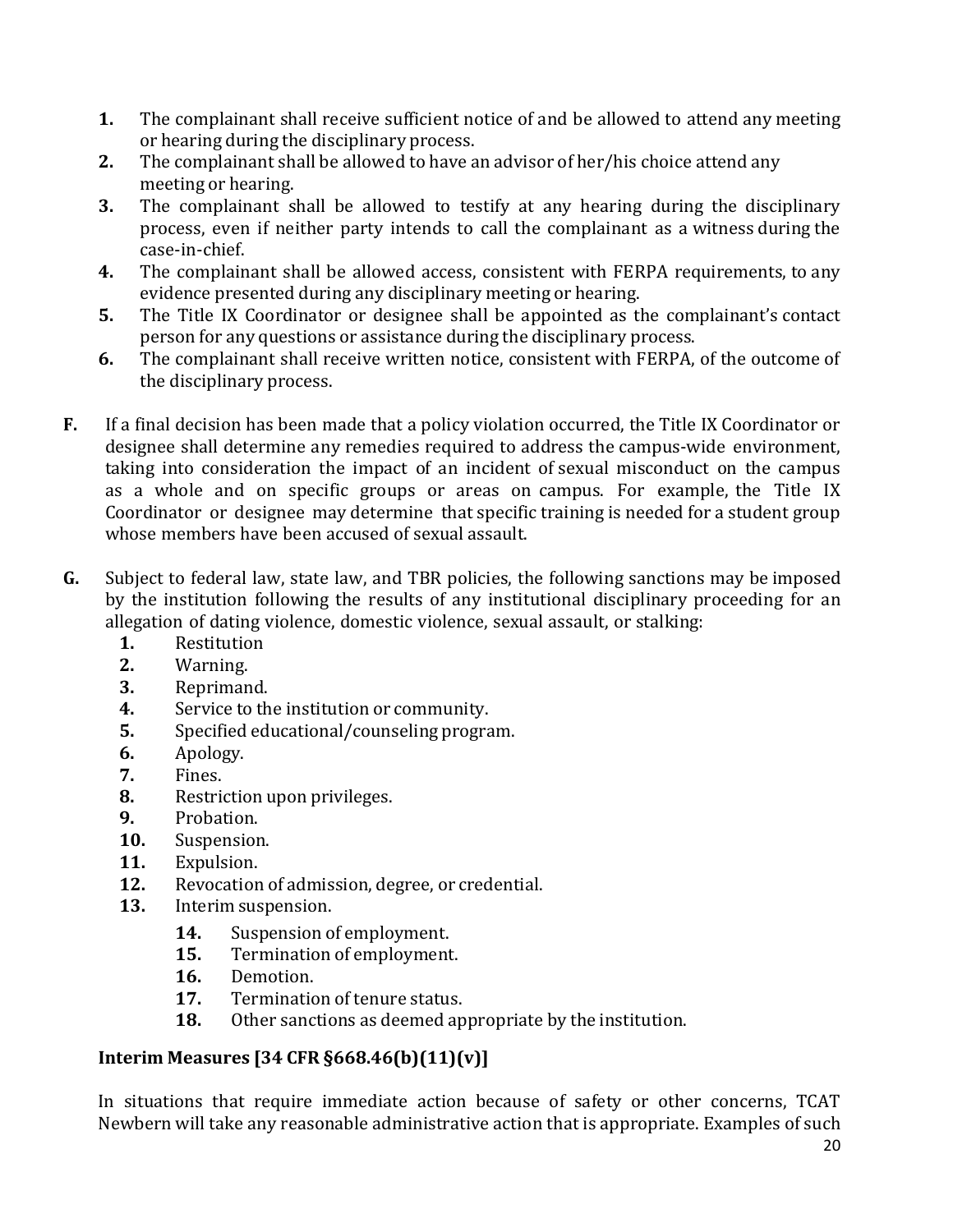interim actions include, but are not limited to:

- **A.** Providing an escort to ensure that the complainant can move safely between classes and activities;
- **B.** Ensuring that the complainant and respondent do not attend the same classes;
- **C.** Providing referrals or access to counseling services;
- **D.** Providing referrals to medical services;
- **E.** Providing academic support services, such as tutoring;
- **F.** Issuing no contact orders; and
- **G.** Arranging for the complainant to re-take a course or withdraw from a class without penalty, including ensuring that any changes do not adversely affect the complainant's academic record.

### **Sex Offender Registration [34 CFR §668.46(b)(12)] (All Campuses)**

In accordance to the *Campus Sex Crimes Prevention Act of 2000*, which amends the *Jacob Wetterling Crimes against Children and Sexually Violent Offender Registration Act*, the *Jeanne Clery Act* and the *Family Educational Rights and Privacy Act of 1974*, TCAT Newbern is providing a link to the Tennessee State Sex Offender Registry. This act requires institutions of higher education to issue a statement advising the campus community where law enforcement information provided by a State concerning registered sex offenders may be obtained. It also requires sex offenders already required to register in a state to provide notice of each institution of higher education in that state at which the person is employed, carries a vocation, or is a student. Members of the campus community may obtain the most recent information received from the Tennessee Bureau of Investigation (TBI) concerning sex offenders employed, enrolled, or volunteering at this institution from the TBI's website listing of sex offenders located at **[http://www.tbi.state.tn.us/sex\\_ofender\\_reg/sex\\_ofender\\_reg.shtml](http://www.tbi.state.tn.us/sex_ofender_reg/sex_ofender_reg.shtml)**.

Unlawful use of the information for purposes of intimidating or harassing another is prohibited and willful violation shall be punishable as a Class 1 misdemeanor.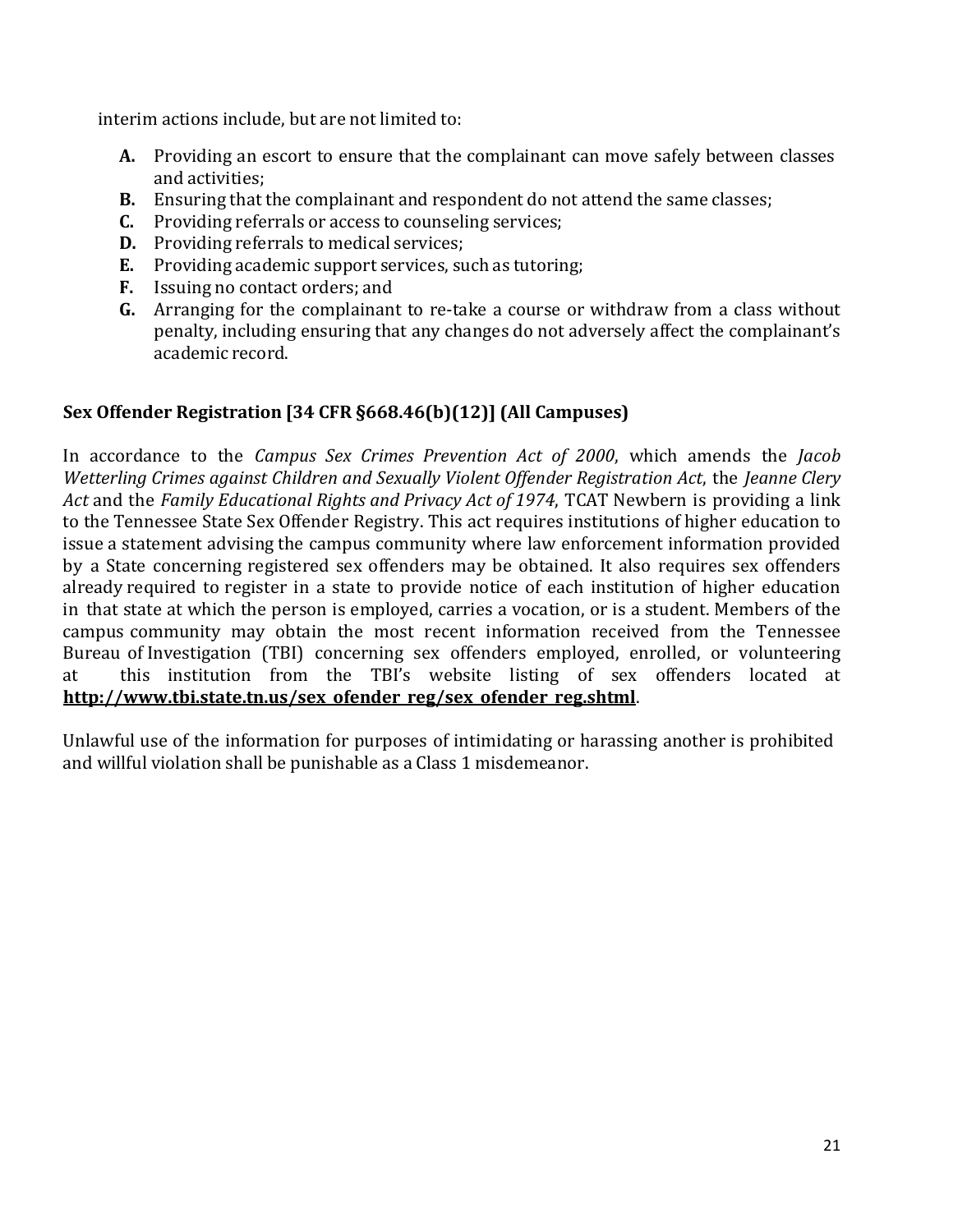### **Emergency Response and Evacuation Procedures [34 CFR §668.46(b)(13)]**

TCAT Newbern maintains a plan for each campus. Please see links below for complete plan/procedures.

#### <https://tcatnewbern.edu/about/safety-and-security>

Each of these plans document the procedures that the individual campus will use to immediately notify the campus community of significant emergencies or dangerous situations involving threats to human health or safety of students or employees occurring on campus.

In the event of a serious incident that poses an immediate threat to members of the TCAT Newbern community, the institution has various systems in place for communicating information quickly. Some or all of these methods of communication may be activated in the event of an immediate threat to the campus community. These methods of communication include the use of emails and/or text messaging by use of the program RAVE.

TCAT Newbern will, without delay, and taking into account the safety of the community, determine the content of the notification and initiate the notification system, unless issuing a notification will, in the professional judgment of responsible authorities, compromise efforts to assist a victim or to contain, respond to, or otherwise mitigate the emergency.

### **Missing Student Notification Procedures [34 CFR §668.46(b)(14)]**

The Department of Education requires under 34 CFR §668.46(b)(14) that any institution that provides any on-campus student housing facilities must include a statement of policy regarding missing student notification procedures for students who reside in on-campus student housing facilities in its annual security report. TCAT Newbern does not provide any on-campus student housing facilities.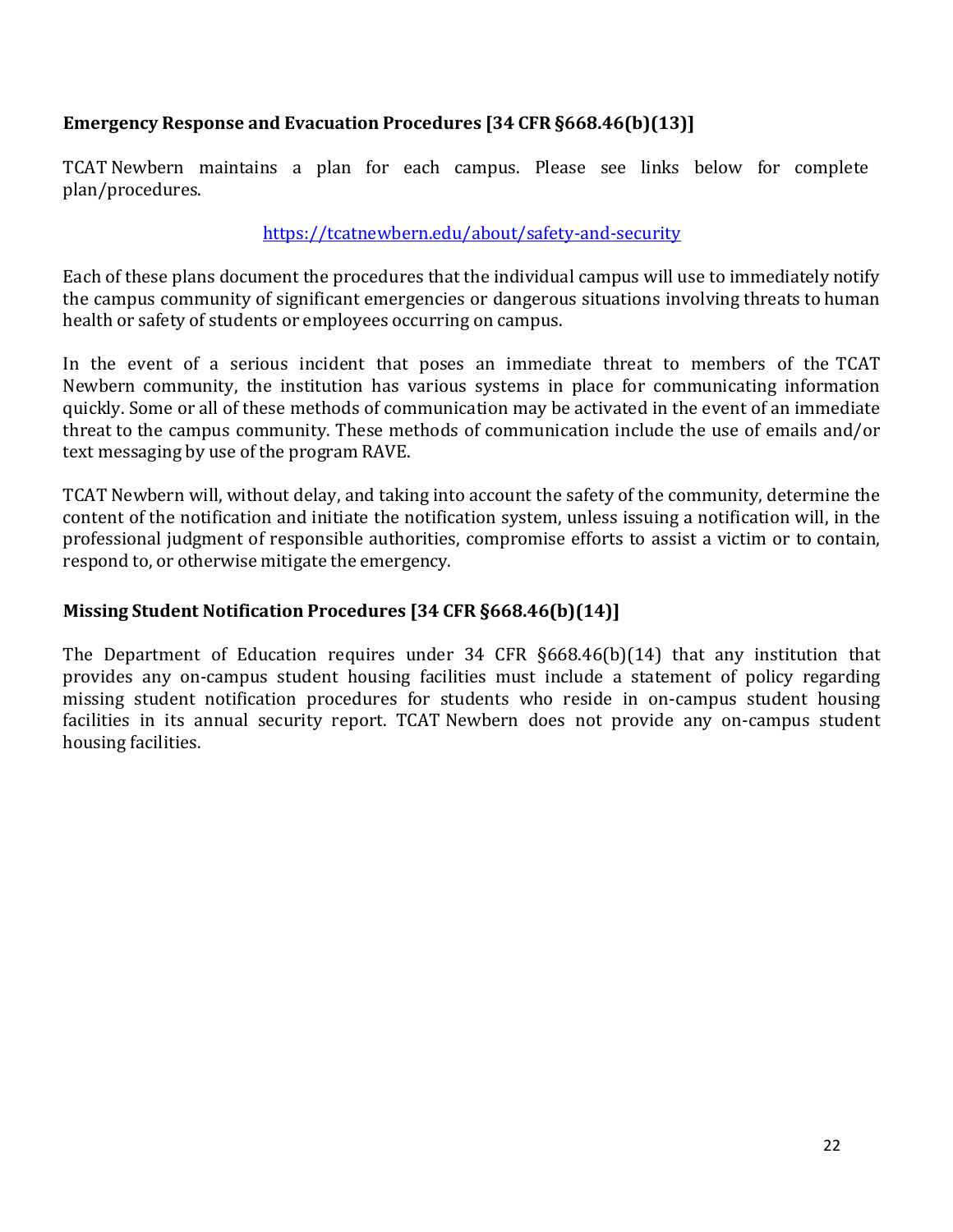| <b>Clery Crime Statistics</b>                                                                                                               | 2018             |                           |            |                 |       |           |                           | 2019       |                 |       |           |                                                                                                                                                                                                                                                                                                                                                                   |            |                 |       | 2018                                        |                                      | 2019                         |                              |                              |                              |  |  |  |
|---------------------------------------------------------------------------------------------------------------------------------------------|------------------|---------------------------|------------|-----------------|-------|-----------|---------------------------|------------|-----------------|-------|-----------|-------------------------------------------------------------------------------------------------------------------------------------------------------------------------------------------------------------------------------------------------------------------------------------------------------------------------------------------------------------------|------------|-----------------|-------|---------------------------------------------|--------------------------------------|------------------------------|------------------------------|------------------------------|------------------------------|--|--|--|
| <b>Crime Classification</b>                                                                                                                 | <b>Dn</b> Campus | <b>Student Residences</b> | Non-Campus | Public Property | Total | On Campus | <b>Student Residences</b> | Non-Campus | Public Property | Total | On Campus | <b>Student Residences</b>                                                                                                                                                                                                                                                                                                                                         | Non-Campus | Public Property | Total | Crime (National Origin)<br>H <sub>ate</sub> | Crime (Gender Identity)<br>Hate<br>H | Hate Crime (National Origin) | Hate Crime (Gender Identity) | Hate Crime (National Origin) | Hate Crime (Gender Identity) |  |  |  |
| Murder/Non-negligent Manslaughter                                                                                                           | o                | o                         | ٥          | o               | 0     | o         | o                         | o          | 0               | 0     | о         | o                                                                                                                                                                                                                                                                                                                                                                 | o          | o               | 0     | o                                           | Ō                                    | Ō                            | o                            | o                            | Ō                            |  |  |  |
| Negligent Manslaughter                                                                                                                      | o                | o                         | o          | o               | O     | o         | o                         | o          | o               | 0     | o         | o                                                                                                                                                                                                                                                                                                                                                                 | o          | o               | 0     | o                                           | o                                    | o                            | o                            | o                            | o                            |  |  |  |
| Sex Offenses-Forcible                                                                                                                       | o                | o                         | o          | o               | O     | o         | o                         | o          | o               | O     | Ō         | o                                                                                                                                                                                                                                                                                                                                                                 | o          | o               | 0     | Ō                                           | Ō                                    | Ō                            | o                            | o                            | o                            |  |  |  |
| Sex Offenses-Non-forcible                                                                                                                   | o                | o                         | o          | o               | 0     | o         | o                         | o          | o               | 0     | o         | o                                                                                                                                                                                                                                                                                                                                                                 | o          | o               | 0     | o                                           | o                                    | o                            | o                            | o                            | o                            |  |  |  |
| Robbery                                                                                                                                     | o                | o                         | o          | o               | O     | o         | o                         | Ō          | o               | 0     | o         | o                                                                                                                                                                                                                                                                                                                                                                 | o          | o               | O     | o                                           | o                                    | o                            | o                            | o                            | o                            |  |  |  |
| Aggravated Assault                                                                                                                          | o                | o                         | o          | o               | o     | o         | Ō                         | Ō          | o               | o     | Ō         | o                                                                                                                                                                                                                                                                                                                                                                 | o          | o               | o     | o                                           | o                                    | o                            | o                            | o                            | o                            |  |  |  |
| Burglary                                                                                                                                    | o                | o                         | o          | o               | o     | o         | o                         | Ō          | o               | o     | o         | o                                                                                                                                                                                                                                                                                                                                                                 | o          | o               | 0     | o                                           | o                                    | o                            | o                            | o                            | o                            |  |  |  |
| <b>Motor Vehicle Theft</b>                                                                                                                  | o                | o                         | Ō          | o               | o     | o         | o                         | o          | o               | o     | ō         | $\mathbf 0$                                                                                                                                                                                                                                                                                                                                                       | o          | Ō               | o     | o                                           | o                                    | Ō                            | o                            | o                            | o                            |  |  |  |
| Arson                                                                                                                                       | o                | o                         | Ō          | o               | O     | o         | o                         | o          | o               | 0     | ō         | o                                                                                                                                                                                                                                                                                                                                                                 | Ō          | o               | 0     | o                                           | o                                    | Ō                            | o                            | o                            | o                            |  |  |  |
| Larceny                                                                                                                                     | o                | o                         | o          | o               | 0     | o         | o                         | o          | o               | 0     | 1         | o                                                                                                                                                                                                                                                                                                                                                                 | o          | o               | 1     | o                                           | o                                    | o                            | o                            | o                            | o                            |  |  |  |
| Simple Assault                                                                                                                              | o                | o                         | ٥          | o               | o     | o         | o                         | o          | o               | o     | o         | o                                                                                                                                                                                                                                                                                                                                                                 | o          | o               | o     | o                                           | o                                    | o                            | o                            | o                            | o                            |  |  |  |
| Intimidation                                                                                                                                | o                | o                         | o          | o               | 0     | o         | o                         | o          | o               | O     | o         | o                                                                                                                                                                                                                                                                                                                                                                 | o          | o               | 0     | o                                           | o                                    | o                            | o                            | o                            | o                            |  |  |  |
| Vandalism                                                                                                                                   | o                | o                         | o          | o               | o     | o         | o                         | Ō          | o               | o     | Ō         | o                                                                                                                                                                                                                                                                                                                                                                 | o          | o               | o     | o                                           | o                                    | Ō                            | o                            | o                            | o                            |  |  |  |
| <b>Liquor Law Violations</b>                                                                                                                | o                | o                         | Ō          | o               | O     | o         | o                         | o          | o               | O     | o         | o                                                                                                                                                                                                                                                                                                                                                                 | o          | o               | 0     | o                                           | o                                    | o                            | o                            | o                            | o                            |  |  |  |
| <b>Drug Violations</b>                                                                                                                      | o                | o                         | ٥          | o               | O     | o         | o                         | o          | o               | 0     | o         | o                                                                                                                                                                                                                                                                                                                                                                 | o          | o               | 0     | o                                           | o                                    | o                            | o                            | o                            | o                            |  |  |  |
| <b>Weapons Violations</b>                                                                                                                   | o                | o                         | o          | o               | 0     | o         | o                         | Ō          | o               | O     | Ō         | o                                                                                                                                                                                                                                                                                                                                                                 | o          | o               | O     | o                                           | o                                    | Ō                            | o                            | o                            | o                            |  |  |  |
| <b>Dating Violence</b>                                                                                                                      | o                | o                         | o          | o               | O     | o         | o                         | o          | o               | O     | o         | o                                                                                                                                                                                                                                                                                                                                                                 | o          | o               | 0     | o                                           | o                                    | o                            | o                            | o                            | o                            |  |  |  |
| <b>Domestic Violence</b>                                                                                                                    | o                | Ō                         | Ō          | o               | O     | o         | o                         | o          | o               | 0     | o         | o                                                                                                                                                                                                                                                                                                                                                                 | Ō          | o               | o     | o                                           | o                                    | Ō                            | o                            | o                            | o                            |  |  |  |
| <b>Stalking</b>                                                                                                                             | o                | o                         | o          | o               | 0     | o         | Ō                         | o          | o               | 0     | o         | o                                                                                                                                                                                                                                                                                                                                                                 | o          | o               | 0     | o                                           | o                                    | Ō                            | o                            | o                            | o                            |  |  |  |
| <b>Disciplinary Referrals</b>                                                                                                               |                  |                           |            |                 |       |           |                           |            |                 |       |           |                                                                                                                                                                                                                                                                                                                                                                   |            |                 |       |                                             |                                      |                              |                              |                              |                              |  |  |  |
| <b>Liquor Law Violations</b>                                                                                                                | o                | o                         | o          | ٥               | o     | o         | 0                         | o          | 0               | ٥     | o         | o                                                                                                                                                                                                                                                                                                                                                                 | o          | o               | o     | о                                           | o                                    | 0                            | o                            | o                            | o                            |  |  |  |
| <b>Drug Violations</b>                                                                                                                      | o                | o                         | $\circ$    | o               | o     | $\circ$   | o                         | o          | Ō               | Ō     | o         | o                                                                                                                                                                                                                                                                                                                                                                 | o          | o               | o     | o                                           | o                                    | o                            | o                            | o                            | o                            |  |  |  |
| <b>Weapons Violations</b>                                                                                                                   | o                | o                         | o          | o               | o     | o         | o                         | о          | o               | ٥     | o         | o                                                                                                                                                                                                                                                                                                                                                                 | 0          | o               | o     | o                                           | o                                    | o                            | $\Omega$                     | o                            | o                            |  |  |  |
|                                                                                                                                             |                  |                           |            |                 |       |           |                           |            |                 |       |           |                                                                                                                                                                                                                                                                                                                                                                   |            |                 |       |                                             | 2020                                 |                              |                              |                              |                              |  |  |  |
| "Jeanne Clery Act". The annual report is prepared for publication on October 1, based on the statistical information for the previous year. |                  |                           |            |                 |       |           |                           |            |                 |       |           | 2020<br>The local law enforcement agencies have been requested to forward TCAT Newbern President's Office their reports of all criminal activity occurring on off-campus properties<br>belonging to campus. These along with crimes occurring on campus are reported monthly to the FBI, TBI and annually to the Department of Education (DOE) as required by the |            |                 |       |                                             |                                      |                              |                              |                              |                              |  |  |  |
| Copies of the Annual Security Report are available on TCAT Newbern's website www.tcatnewbern.edu and in the Student Services office.        |                  |                           |            |                 |       |           |                           |            |                 |       |           |                                                                                                                                                                                                                                                                                                                                                                   |            |                 |       |                                             |                                      |                              |                              |                              |                              |  |  |  |
| TCAT Newbern makes available crime rates and statistics as well as security policies and procedures to interested parties.                  |                  |                           |            |                 |       |           |                           |            |                 |       |           |                                                                                                                                                                                                                                                                                                                                                                   |            |                 |       |                                             |                                      |                              |                              |                              |                              |  |  |  |